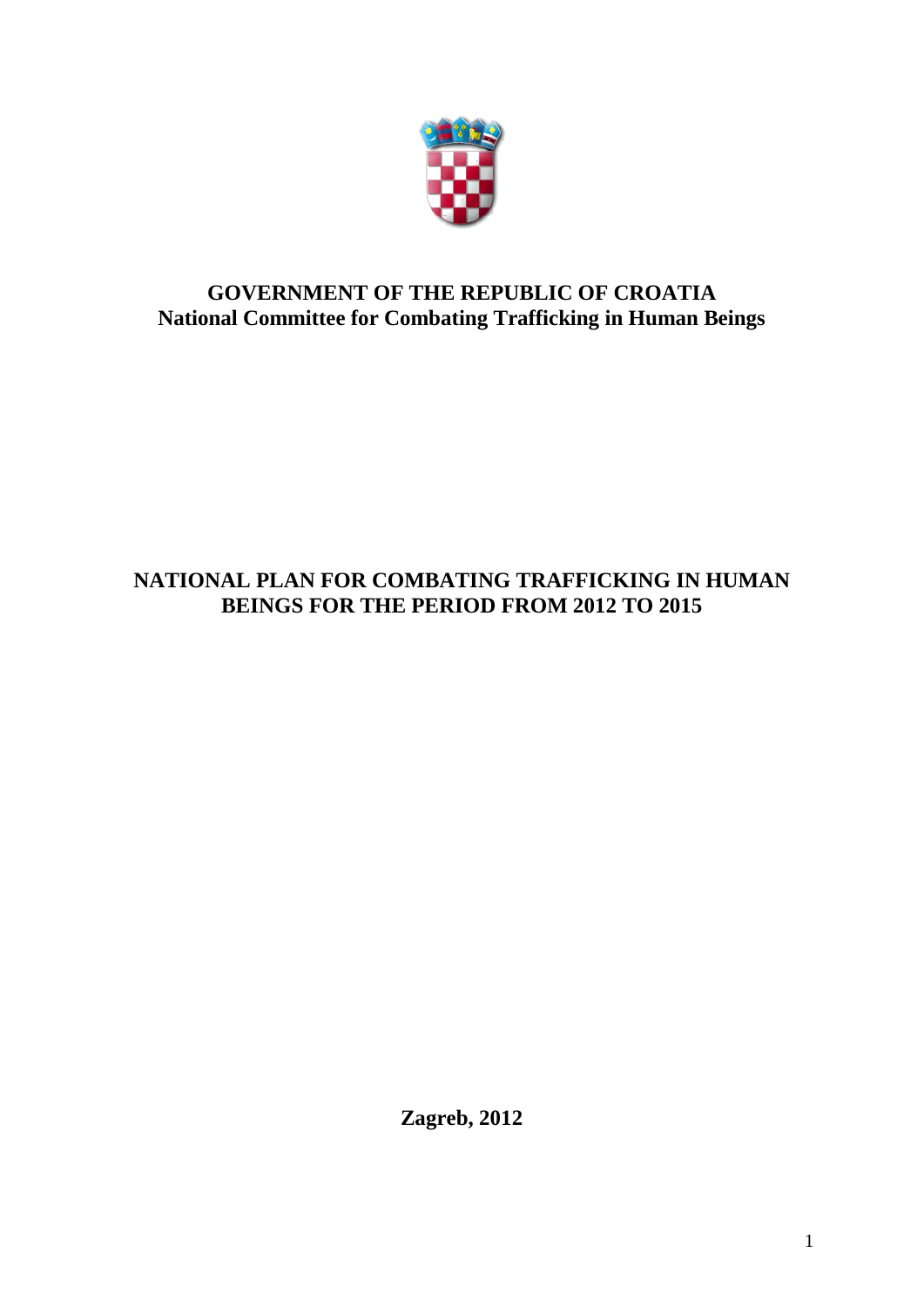# **INTRODUCTION**

Trafficking in human beings is one of the cruellest examples of violation of human rights for reasons of achieving illegal profit, and it is so widely spread across the globe that no country in the world is spared of it. Victims' human rights are violated in that their freedom of movement is limited, their communication with their families and the environment is made impossible, and under such circumstances they are abused in various ways. Victims of trafficking are for the most part women, children and, more and more frequently, men.

In 2002, the Republic of Croatia started building the system for combating trafficking in human beings, and to this purpose it ratified the most important international documents in this area, such as: the UN Convention against Transnational Organised Crime and the Protocols Thereto: the Protocol to Prevent, Suppress and Punish Trafficking in Persons, Especially Women and Children, and the Protocol against the Smuggling of Migrants by Land, Sea and Air. Also, the Republic of Croatia ratified the Convention on the Rights of the Child, and the Optional Protocol on the Sale of Children, Child Prostitution and Child Pornography, as well as the Council of Europe Convention on Action against Trafficking in Human Beings.

The UN Convention against Transnational Organised Crime and the Protocols Thereto represents an exceptionally important international document in this field, as it characterizes human trafficking as one of the most egregious violations of human rights. Furthermore, the Protocol to Prevent, Suppress and Punish Trafficking in Persons, Especially Women and Children gives the internationally acknowledged definition of trafficking in human beings, which has been fully incorporated into the legislation of the Republic of Croatia (Article 175 of the Penal Code).

The Council of Europe Convention on Action against Trafficking in Human Beings is also an important document, given that its provisions are focused on setting high standards in providing help and assistance to victims of human trafficking, and not just with respect to the criminal prosecution and sanctioning of perpetrators. An important document at the EU level is the Directive 2011/36/EU of the European Parliament and of the Council of 5 April 2011 on preventing and combating trafficking in human beings and protecting its victims (replacing the Council Framework Decision 2002/629/JHA). This Directive envisages, among other things, stricter sanctioning of the offence of trafficking in human beings, and the confiscation of the proceeds of crime from persons against whom a final conviction for trafficking in human beings has been pronounced.

The provisions of the aforementioned international documents are incorporated into the normative framework of the Republic of Croatia.

Also, in order to build an efficient system for combating trafficking in human beings, the Republic of Croatia has adopted a series of strategic and operative documents in the field of combating human trafficking, among which it is necessary to particularly emphasize the National Plan for Combating Trafficking in Human Beings of 2002, the National Program for Combating Trafficking in Human Beings from 2005 to 2008, with the pertaining operational plans, the National Plan for Combating Trafficking Children 2005-2007, and the National Plan for Combating Trafficking in Human Beings for the period from 2009 to 2011.

After a decade of fighting against trafficking in human beings in the Republic of Croatia, an integral system has been developed, which covers all activities from the moment of identifying victims of human trafficking until their full integration into society. Within the system of combating trafficking, cooperation has been established between the competent authorities of state administration and civil society organizations.

However, it is of utmost importance that the system that has already been set up is constantly upgraded, and that it is adjusted to the latest trends with respect to the phenomenon of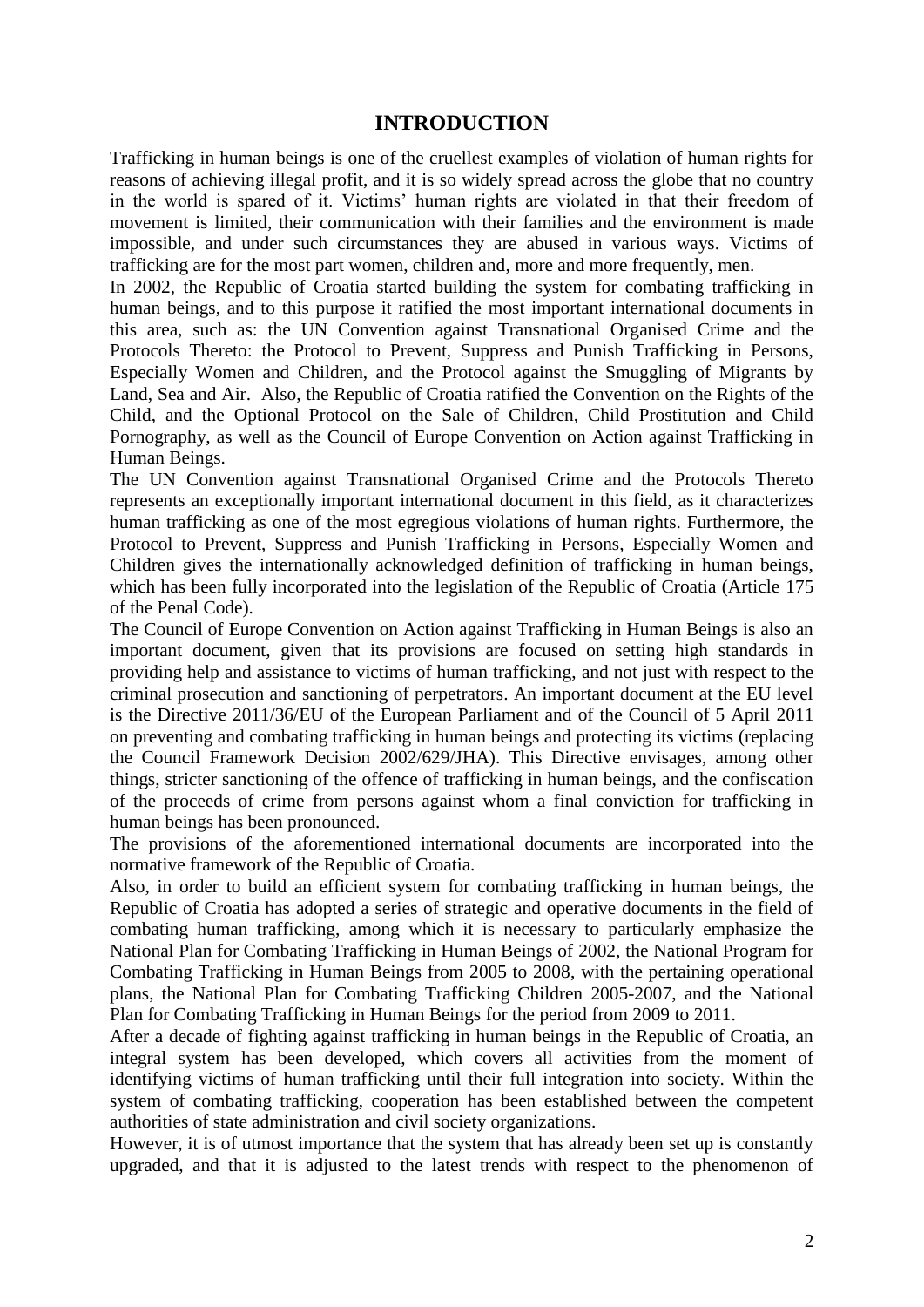trafficking in persons. In the previous three-year period of applying the National Plan for Combating Trafficking in Human Beings, for the period from 2009 to 2011, it was noted that the Republic of Croatia is increasingly becoming a country of origin and a country of destination for victims of human trafficking, particularly for victims from this region. Also, although most victims are still women and girls, it was noted that there is an increase in the number of male victims who are subject to labour exploitation. The competent institutions have responded to these trends by action focused on more efficient identification of victims of human trafficking.

After finalising the implementation of the National Plan for Combating Trafficking in Human Beings, the implementation results were evaluated. The new National Plan for Combating Trafficking in Human Beings for the period from 2012 to 2015 covers all areas of previous national documents that deal with the topic of combating human trafficking, and the proposed measures and activities are based on the operational experience of all competent bodies of state administration, civil society organizations and international organizations.

The new National Plan for Combating Trafficking in Human Beings for the period from 2012 to 2015 dedicates special attention to further strengthening of cooperation in criminal proceedings between the Public Prosecution Service of the Republic of Croatia and the Ministry of the Interior in cases of human trafficking, and to advancing the methods aimed at identifying the victims of human trafficking and ensuring the protection of the best interests of human trafficking victims.

The areas covered by the National Plan for Combating Trafficking in Human Beings for the period from 2012 to 2015 are the following:

- 1. The legislative framework
- 2. Identification of the victims of human trafficking
- 3. Detection, prosecution and sanctioning of perpetrators of the criminal offence of trafficking in human beings
- 4. Assistance and protection to the victims of human trafficking
- 5. Prevention
- 6. Education
- 7. International cooperation
- 8. Coordination of activities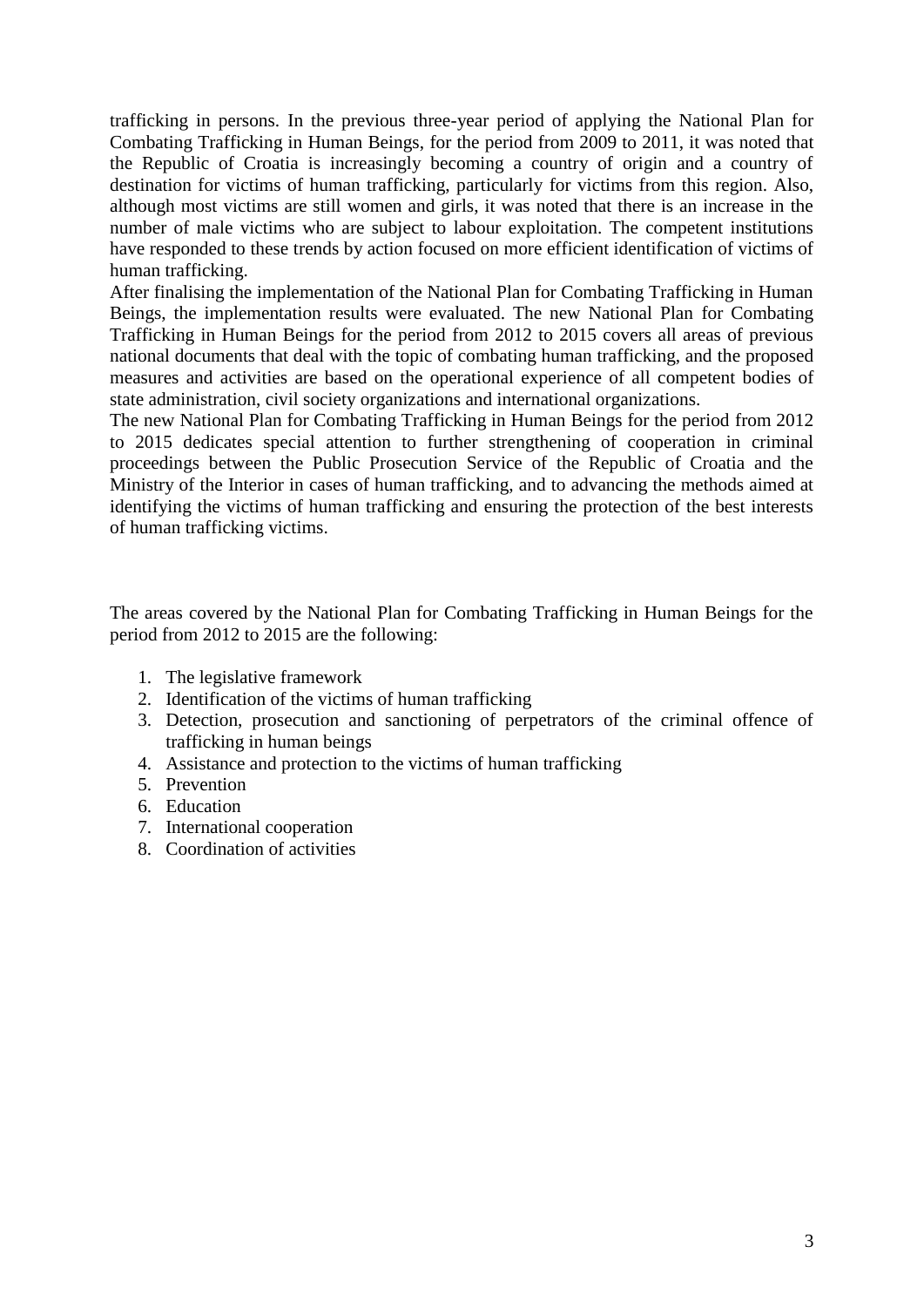#### **THE LEGISLATIVE FRAMEWORK**

In the Republic of Croatia, there is a legislative framework, which makes it possible to prosecute and sanction perpetrators of the criminal offence of trafficking in human beings and provide assistance and protection to victims of trafficking. In attempts to continuously improve the set up system, it is necessary to correspondingly enhance the legislative framework. In the implementation period of the last National Plan, attention was dedicated to the strengthening of the legal framework and to procedures around the voluntary return of the victims of human trafficking and their social and economic integration/reintegration into society, so that accordingly, the Government of the Republic of Croatia adopted the Protocol on Integration/Reintegration of Victims of Trafficking in Human Beings. This resulted in adopting documents aimed at the economic and social empowerment of victims of trafficking in human beings. This National Plan dedicates special attention to developing documents on cooperation in criminal proceedings in cases of human trafficking between the Public Prosecution Service of the Republic of Croatia and the Ministry of the Interior, aimed at strengthening the already existing cooperation between these institutions.

We would particularly like to emphasize that in the period of applying this National Plan, two Penal Codes will be applied. The currently effective Penal Code (Official Gazette *"Narodne novine"* No. 110/97, 27/98-correction, 50/00, 129/00, 51/01, 111/03, 190/03, 105/04, 84/05, 71/06, 110/07, 152/08 and 57/11), which in its Article 175 defines the criminal offence of trafficking in human beings and slavery, and which is in force until the  $31<sup>st</sup>$  December 2012. As of the 1<sup>st</sup> January 2013, the new Penal Code will come into force (Official Gazette No. 125/11), in which the current Article 175 is divided into two criminal offences: "Slavery" in Article 105 and "Trafficking in Human Beings" in Article 106.

#### **Objective:**

**1. To improve the legislative framework with the aim of protecting the victims and detecting, prosecuting and the appropriate sanctioning of the perpetrators of the criminal offences of trafficking in human beings and slavery.** 

### *Measure 1. Adopting the Amendments to the Standard Operative Procedures of the Ministry of the Interior in processes aimed at combating trafficking in human beings*

Activity:

1. Developing the Amendments to the Standard Operative Procedures of the Ministry of the Interior in processes aimed at combating trafficking in human beings in cases of forced prostitution

**Beneficiary:** Ministry of the Interior **Deadline:** 31 December 2013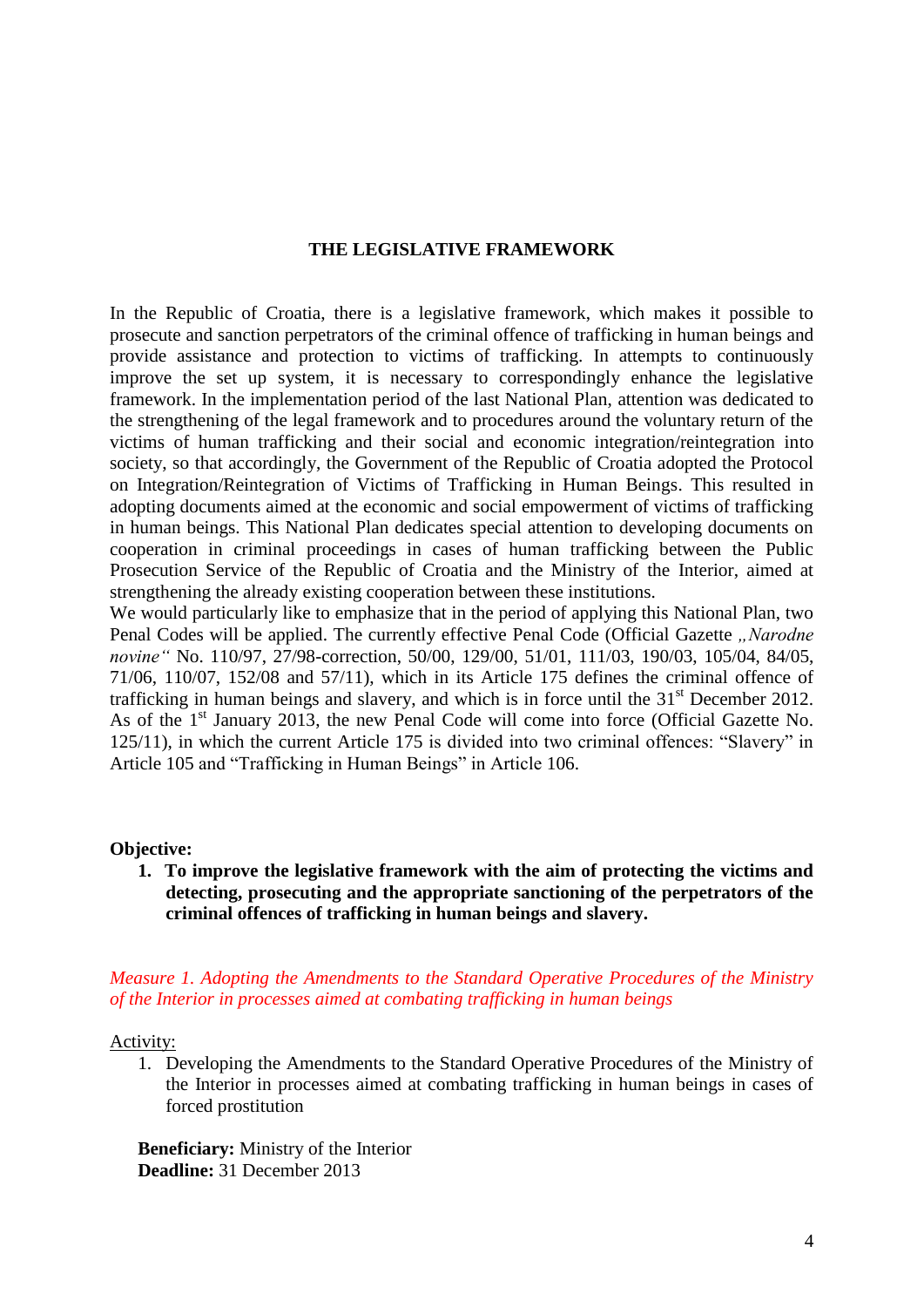**Funds needed:** no additional funds necessary

**Implementation indicators:** drafted Amendments to the Standard Operative Procedures of the Ministry of the Interior in processes aimed at combating trafficking in human beings

*Measure 2. Adopting a Rulebook on Awarding Scholarships to pupils in order to ensure education to victims of trafficking in human beings* 

Activity:

1. Developing a Rulebook on Awarding Pupils' and Students' Scholarships to Victims of Human Trafficking

**Beneficiary:** National Foundation for the Support of Pupil and Student Standards **Co-executors:** Office for Human Rights and National Minority Rights **Deadline:** 31 December 2013 **Funds needed:** no additional funds necessary **Implementation indicators:** the Rulebook on Awarding Pupils' and Students' Scholarships to Victims of Human Trafficking drafted and adopted

*Measure 3. Adopting Criteria on the selection of civil society organisations for membership and participation in the work of the National Committee for Combating Trafficking in Human Beings and the Operative Team of the National Committee for Combating Trafficking in Human Beings* 

Activity:

1. Developing Criteria on the selection of civil society organizations for membership and participation in the work of the National Committee for Combating Trafficking in Human Beings and the Operative Team of the National Committee for Combating Trafficking in Human Beings

**Beneficiary:** Office for Human Rights and National Minority Rights **Deadline:** 31 December 2014

**Funds needed:** no additional funds necessary

**Implementation indicators:** Criteria on the selection of civil society organizations for membership and participation in the work of the National Committee for Combating Trafficking in Human Beings and the Operative Team of the National Committee for Combating Trafficking in Human Beings developed and adopted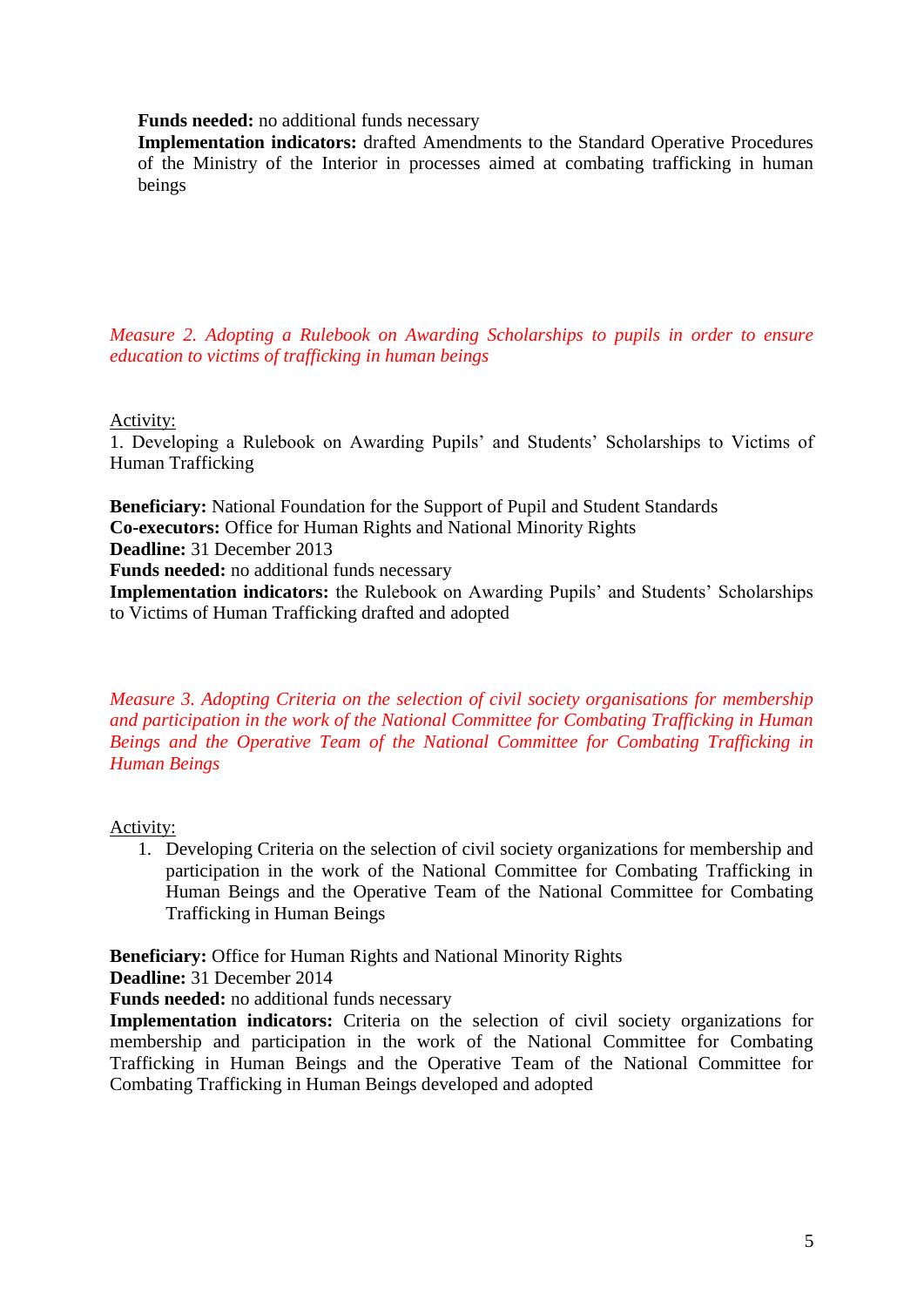### **IDENTIFYING VICTIMS OF TRAFFICKING IN HUMAN BEINGS**

Strengthening the proactive methods of identifying human trafficking victims is a basic requirement for the successful functioning of the entire system of combating trafficking in human beings. Bearing in mind the fact that the ways of recruiting and exploiting the victims are changing constantly, as well as the "routes" that the traffickers in human beings use, it is necessary to constantly upgrade the knowledge of police officers about this phenomenon.

The trends in this area are also changing constantly, and there has been an increase noted in the number of victims who are Croatian nationals, where the Republic of Croatia is increasingly becoming the country of origin and destination of the victims of trafficking in human beings. It is also important to emphasize that victims who are foreign nationals, and for whom the Republic of Croatia is the country of destination, increasingly come from the countries of this region.

All the competent institutions have identified these trends and have adjusted their work on combating trafficking in human beings to these trends. This National Plan dedicated special attention to discovering potential cases of trafficking in human beings during the tourism season and to the detection of recruitment of victims through the Internet. Also, with the aim of ensuring efficient identification of victims, the measures within this National Plan are also aimed at strengthening and training of mobile team members.

#### **Objective:**

### **1. Strengthening proactive human trafficking victim identification procedures**

### *Measure 1. Perfecting the application of proactive methods of discovering and identifying human trafficking victims*

#### Activity:

1. Application of standard operative procedures in processes aimed at combating human trafficking and application of a proactive approach according to the police work model guided by criminal intelligence information, for the purpose of improving the identification of human trafficking victims and discovering criminal offence perpetrators pursuant to Article 175 of the Penal Code (i.e. Article 105 and Article 106 of the new Penal Code)

**Beneficiary:** Ministry of the Interior

**Deadline:** continuous

**Funds needed:** no additional funds necessary

**Implementation indicators:** consistently applied standard operative procedures in processes aimed at combating human trafficking

2. Strengthening the proactive work of police officers in discovering victim recruitment through the internet and other open sources

**Beneficiary:** Ministry of the Interior

**Co-executor:** Public Prosecution Service of the Republic of Croatia **Deadline:** continuous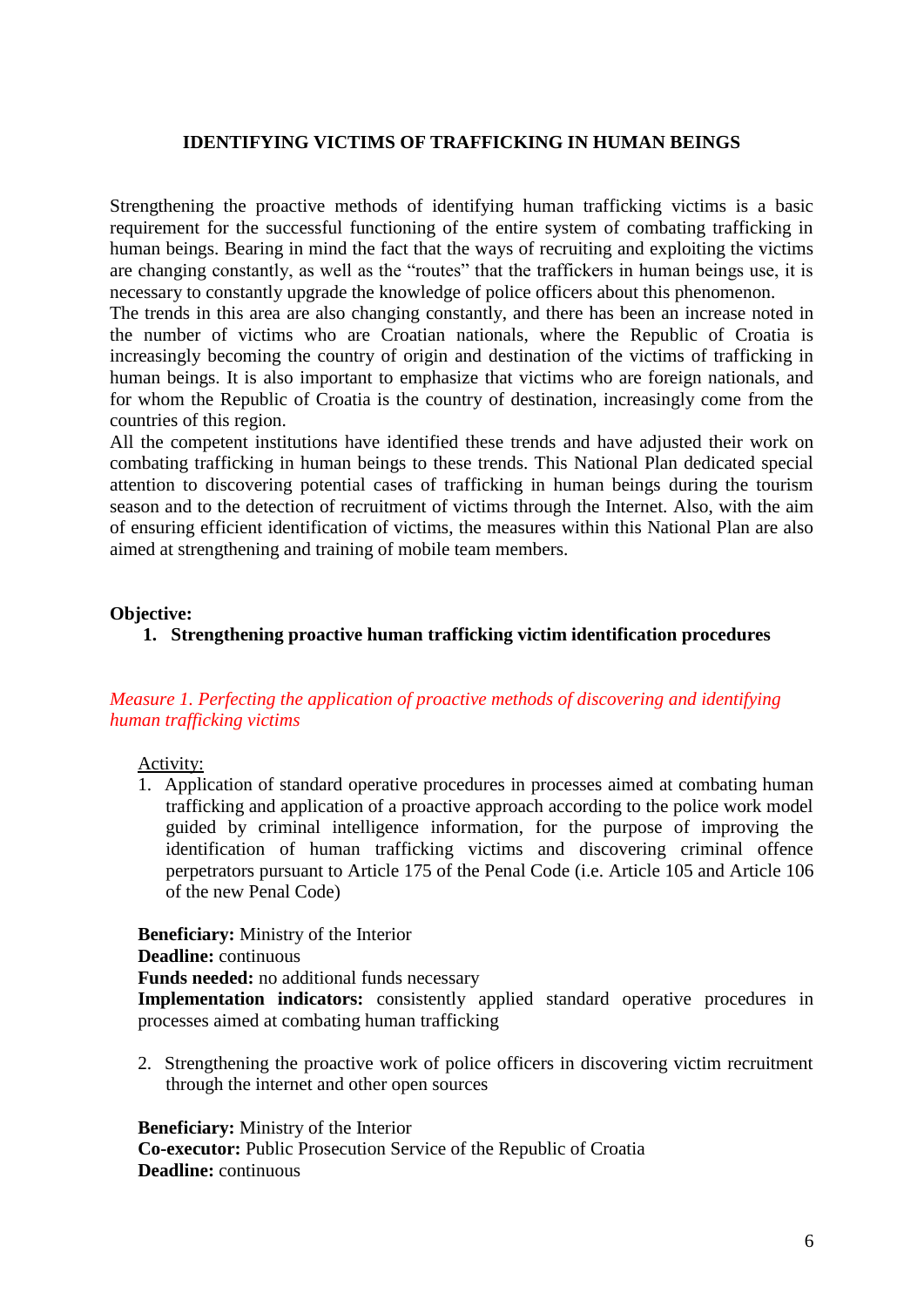### **Funds needed:** no additional funds necessary

**Implementation indicators:** increased number of discovered and prosecuted cases of victim recruitment through the internet

3. Strengthening of the proactive work of police officers in detecting potential cases of human trafficking during the tourism season on the coast

**Beneficiary:** Ministry of the Interior **Deadline:** continuous **Funds needed:** no additional funds necessary **Implementation indicators:** increased number of detected cases of trafficking in human beings during the tourism season on the coast

### *Measure 2. Strengthening mobile teams*

### Activity:

- 1. Professional training of mobile team members in accordance with the Protocol on identifying, helping and protecting human trafficking victims
- 2. Organizing two annual two-day joint training sessions for mobile team members and for police officers working on organized crime

**Beneficiary:** Office for Human Rights and National Minority Rights

**Co-executor:** Ministry of Health, Ministry of Social Policy and Youth, Ministry of the Interior, Croatian Red Cross and civil society organizations

**Deadline:** continuous

#### **Funds needed:** HRK 20,000.00

**Implementation indicators:** professionally trained mobile team members and police officers working on organized crime and professional trainings held

### *Measure 3. Continuation of cooperation with civil society organizations in connection with activities in the area of identifying human trafficking victims*

Activity:

1. Regularly informing civil society organizations (members of the Operative Team) about the victims of human trafficking identified and on the forms of assistance and protection provided at meetings of the Operative Team of the National Committee for Combating Trafficking in Human Beings

**Beneficiary:** Office for Human Rights and National Minority Rights and the Ministry of the Interior

**Co-executor:** civil society organizations i Croatian Red Cross

**Deadline:** continuous

**Funds needed:** no additional funds necessary

**Implementation indicators:** civil society organizations (members of the Operative Team) informed about the victims of human trafficking identified and the forms of assistance and protection provided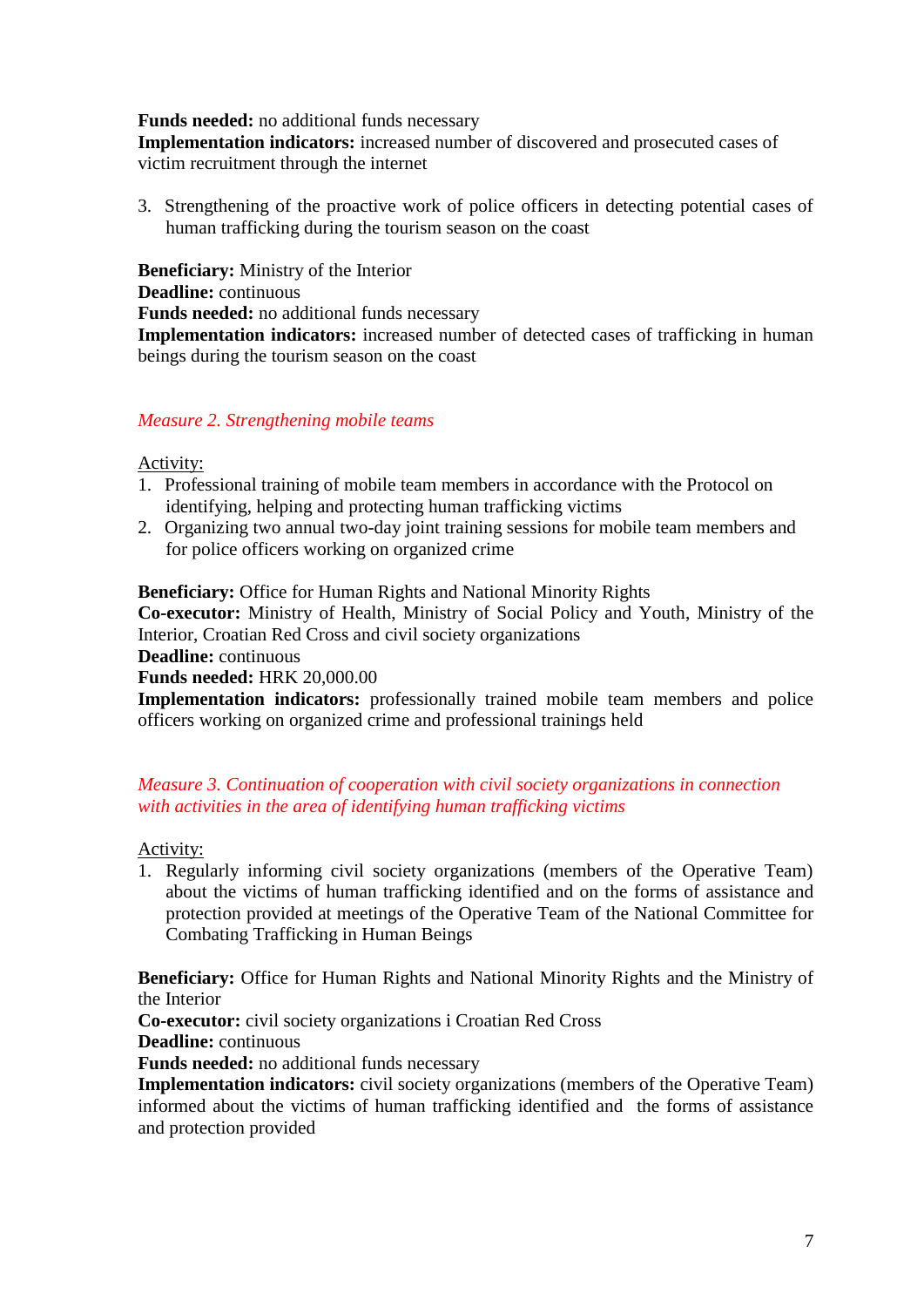- 2. Regular updating the data on the calls received by the SOS line
- 3. Regular reporting to the members of the Operative Team of the National Committee for Combating Trafficking in Human Beings on activities resulting from information related to the calls to the SOS telephone line

**Beneficiary:** Office for Human Rights and National Minority Rights and the Ministry of the Interior

**Co-executor:** civil society organizations

**Deadline:** continuous

**Funds needed:** no additional funds necessary

**Implementation indicators:** regular information of the members of the Operative Team about the calls to the SOS line and the activities undertaken by the Ministry of the Interior based on the information related to the calls to the SOS line

#### **Objective:**

### **2. Regional and international cooperation in the field of combating trafficking in human beings and identification of victims**

*Measure 1. Participation in the implementation of international and regional field operations and operational projects oriented at identifying victims and combating the crime of human trafficking (Interpol, Europol, SELEC, regional and international police cooperation based on bilateral agreements)*

Activity:

1. Participation in field operations and operational projects

**Beneficiary:** Ministry of the Interior **Co-executor:** Public Prosecution Service of the Republic of Croatia **Deadline:** continuous **Funds needed:** no additional funds necessary

**Implementation indicator**: field operations conducted and reports created on the results of the executed field operations and operational projects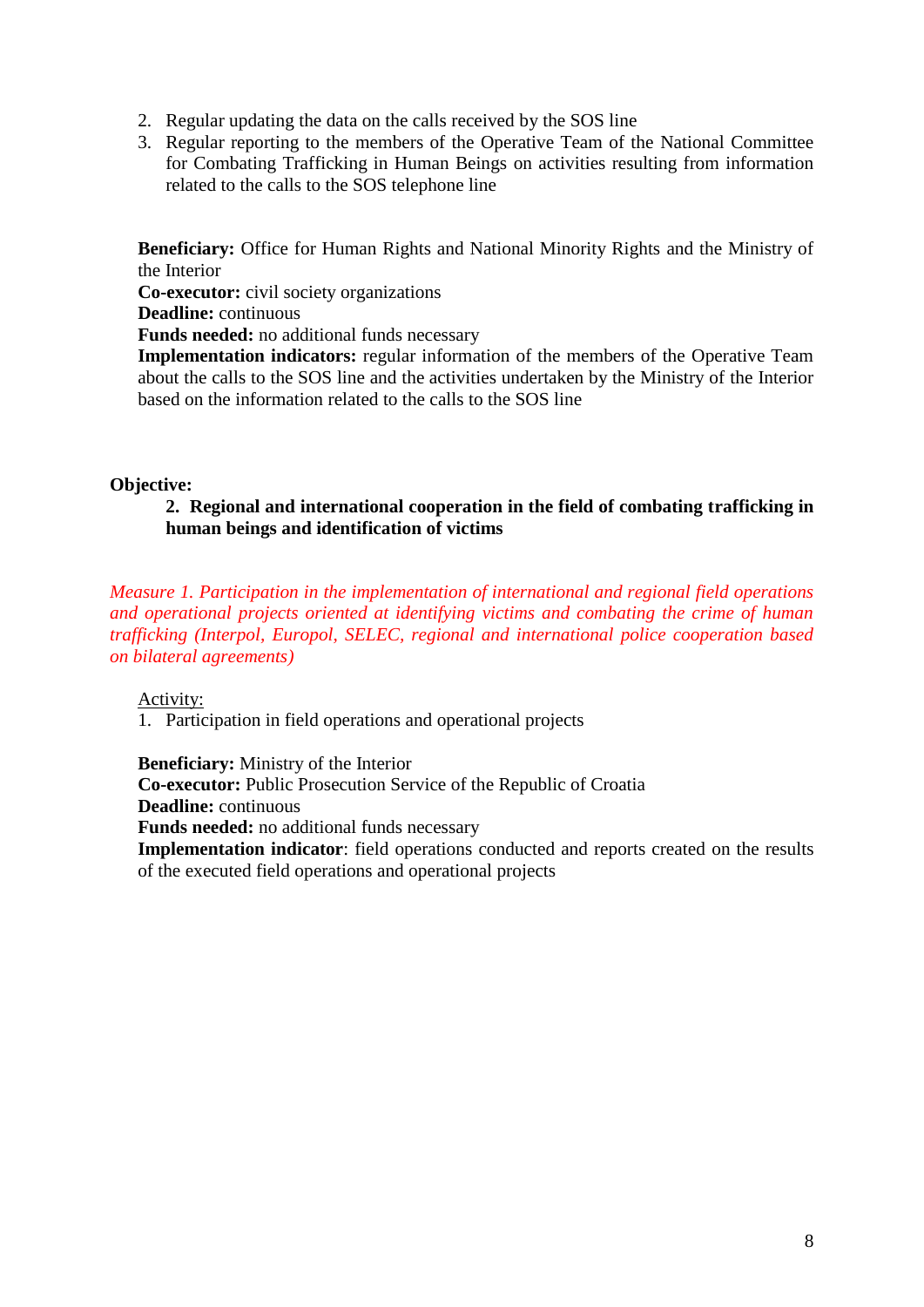### **DISCOVERING, PROSECUTING AND SANCTIONING THE PERPETRATORS OF THE CRIMINAL OFFENCE OF TRAFFICKING IN HUMAN BEINGS**

Discovering, prosecuting and applying efficient legal sanctions against the perpetrators of the criminal offence of trafficking in human beings is a demanding process, and it is an exceptionally important part of this National Plan for Combating Trafficking in Human Beings.

Precisely for this reason, it is important to improve the way data is collected on the prosecuted cases of the criminal offence of trafficking in human beings. In order to ensure the best possible monitoring of the results achieved, this National Plan envisages measures aimed at developing new ways of collecting statistical data on prosecuting the criminal offence of trafficking in human beings and sanctioning of perpetrators. In this area, it is very important to achieve full cooperation between institutions involved in the process, from the moment of identifying the victim to prosecuting the perpetrators. Therefore, the measures from this National Plan are aimed at strengthening the already existing cooperation between police officers, judges and public prosecutors.

### **Objective:**

**1. Develop new methods of collecting statistical data on this phenomenon and its prosecution** 

*Measure 1. Creating a form for the statistical database on processed cases for the criminal offence under Article 175 of the Penal Code (i.e. Articles 105 and 106 of the new Penal Code)*

Activity:

1. Maintaining a data base on prosecuted cases for the criminal offence under Article 175 of the Penal Code (i.e. Articles 105 and 106 of the new Penal Code)

**Beneficiary:** Public Prosecution Service of the Republic of Croatia and the Ministry of **Justice** 

**Co-executor:** Ministry of the Interior

**Deadline:** continuous

**Funds needed:** no additional funds necessary

**Implementation indicator:** a data base developed on prosecuted cases for the criminal offence under Article 175 of the Penal Code (i.e. Articles 105 and 106 of the new Penal Code)

2. Analysis of the number of cases, indictments and final convictions for the criminal offence under Article 175 of the Penal Code (i.e. Articles 105 and 106 of the new Penal Code)

**Beneficiary:** Public Prosecution Service of the Republic of Croatia **Co-executor:** Ministry of the Interior and the Ministry of Justice **Deadline:** continuous **Funds needed:** no additional funds necessary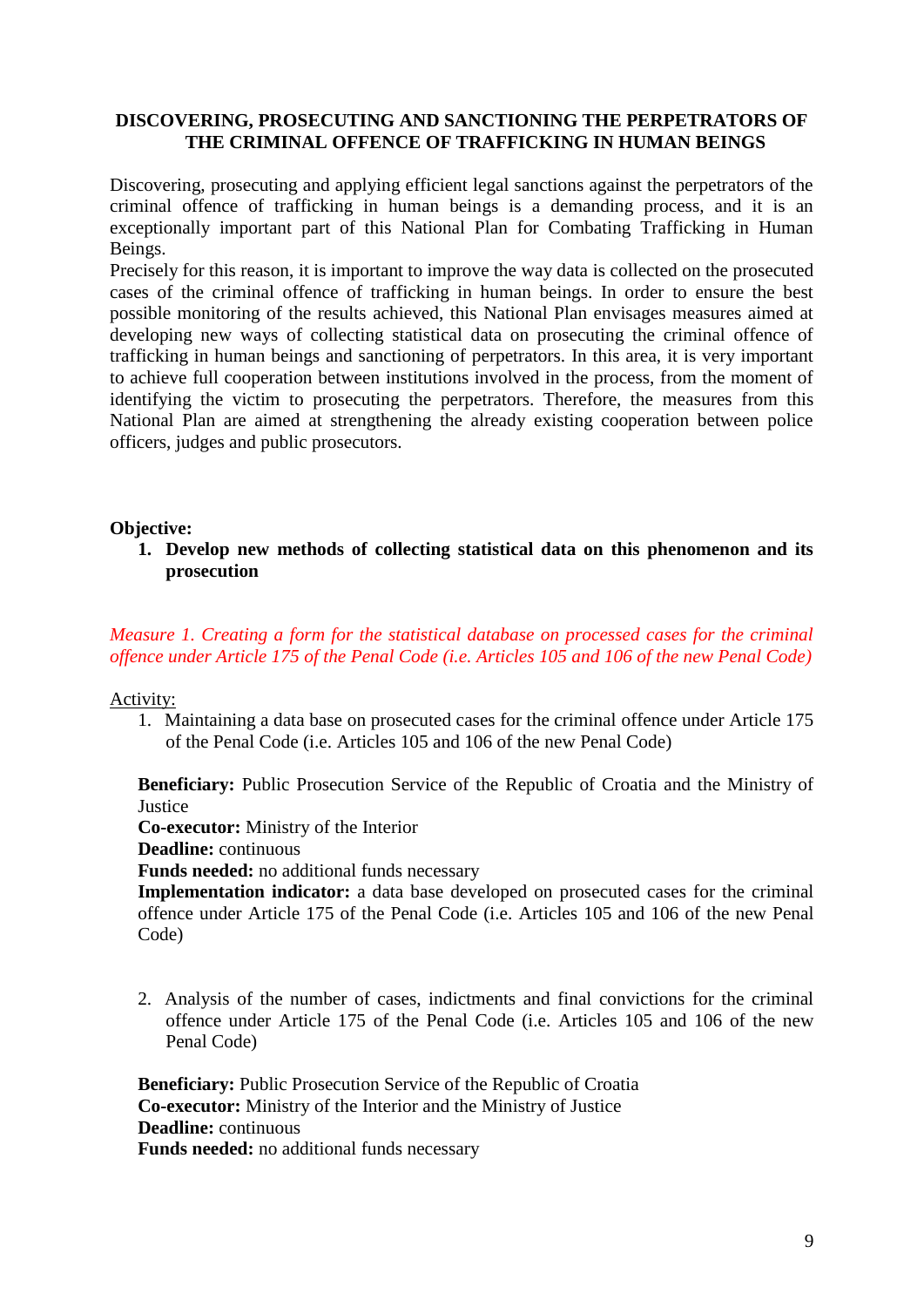**Implementation indicator**: analysis conducted of the number of cases, indictments and final convictions for the criminal offence under Article 175 of the Penal Code (i.e. Articles 105 and 106 of the new Penal Code)

3. Semi-annual reporting to the Operative Team on convictions for the criminal offence under Article 175 of the Penal Code (i.e. Articles 105 and 106 of the new Penal Code)

**Beneficiary:** Ministry of Justice and the Public Prosecution Service of the Republic of Croatia

**Deadline:** continuous

**Funds needed:** no additional funds necessary

**Implementation indicators:** Semi-annual reports received and processed on convictions for the criminal offence under Article 175 of the Penal Code (i.e. Articles 105 and 106 of the new Penal Code)

### **Objective:**

**2. Strengthening of cooperation between police officers and public prosecutors so that the perpetrators of the criminal offence of trafficking in human beings and their accomplices are discovered and appropriately punished** 

*Measure 1. Developing advanced methods of discovering the criminal offence of trafficking in human beings by strengthening investigation techniques, including financial investigations* 

Activity:

1. Systematically apply new investigation techniques in discovering the criminal offence of trafficking in human beings

**Beneficiary:** Ministry of the Interior **Co-executor:** Public Prosecution Service of the Republic of Croatia **Deadline:** continuous **Funds needed:** no additional funds necessary

**Implementation indicators:** increased number of discovered and prosecuted perpetrators of the criminal offence of trafficking in human beings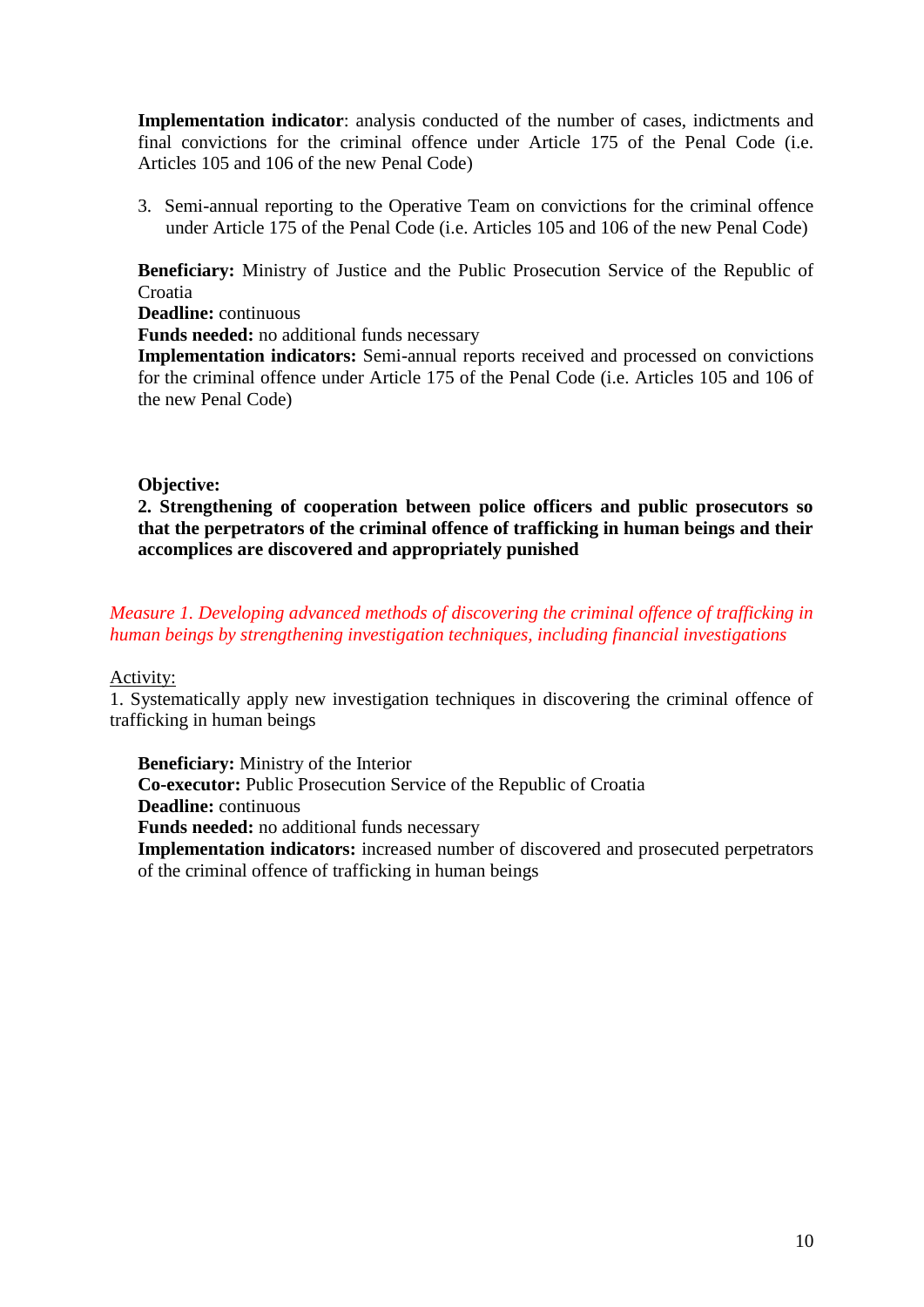### **ASSISTANCE AND PROTECTION TO VICTIMS OF TRAFFICKING IN HUMAN BEINGS**

Providing adequate assistance and protection to victims of human trafficking is central to the system of combating trafficking in human beings. The Republic of Croatia has set up a system that primarily takes the interests of victims of human trafficking into account. It is for this reason that all the activities of the competent institutions from the moment of identification are focused on providing adequate assistance and protection to victims of trafficking, which includes the work of two national shelters, providing health care, psychological, social and legal assistance and protection and ensuring safe and voluntary return to their country of origin.

Civil society organizations play the most important role precisely in the field of providing assistance and protection to victims. Due to the complexity of these topics and the traumatic experience that the victims are exposed to, the development of individual programs demands a high level of expertise and cooperation between the competent authorities and civil society organizations when working in this sensitive segment of the national system for combating trafficking in human beings. In the field of providing assistance and protection, this National Plan dedicates special attention to ensuring an individualized approach and to protecting the best interests of the victims of human trafficking.

#### **Objective:**

**1. Ensure protection of the best interests of victims of human trafficking**

*Measure 1. Developing individualized assistance and protection programs for the identified victims of human trafficking, in accordance with the Protocol on identifying, helping and protecting human trafficking victims*

#### Activity:

1. Developing, drafting and applying individualized assistance and protection programs after the recovery and reflection period

**Beneficiary:** Ministry of Social Policy and Youth **Co-executor:** Croatian Red Cross and civil society organizations **Deadline:** continuous **Funds needed:** no additional funds necessary **Implementation indicator:** individualized assistance and protection programs developed, drafted and applied

### *Measure 2. Ensure data confidentiality protection on victims of human trafficking*

#### Activity:

1. Systematically apply the provisions of the Personal Data Protection Act with respect to victims of human trafficking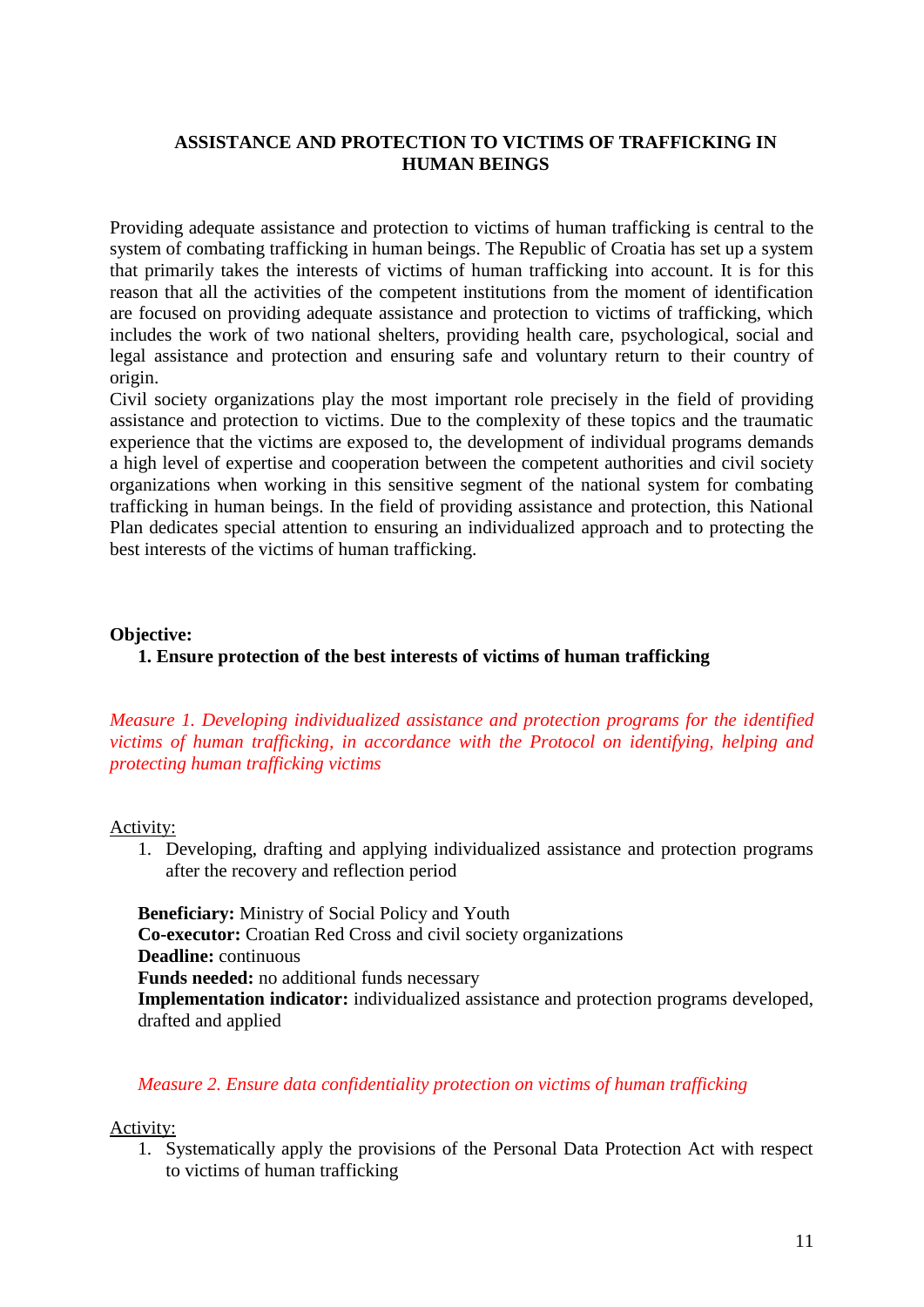**Beneficiary:** Office for Human Rights and National Minority Rights, Ministry of the Interior, Ministry of Health, Ministry of Social Policy and Youth and the Public Prosecution Service of the Republic of Croatia

**Co-executor:** Croatian Red Cross and civil society organizations

**Deadline:** continuous

**Funds needed:** no additional funds necessary

**Implementation indicator:** identity and personal data protected for each identified victim of human trafficking

*Measure 3. Ensure the continuous work of shelters for children and adult victims of trafficking in human beings* 

Activities:

1. Ensure financial resources for the operation of national shelters for victims of trafficking in human beings

**Beneficiary:** Ministry of Social Policy and Youth **Co-executor:** Office for Human Rights and National Minority Rights **Deadline:** continuous **Funds needed:** HRK 474,000.00

**Implementation indicator:** successful continuation of the work of shelters for children and adults

#### **Objective**

**2. Ensure recovery and integration/reintegration of victims of human trafficking into society** 

#### *Measure 1. Advance cooperation with health, social and educational institutions*

Activity:

1. Coordination of activities in individual cases of trafficking in human beings between health, social welfare and educational institutions with the representatives of state administration, who are in charge of health protection and social welfare, and who are members of the Operative Team of the National Committee for Combating Trafficking in Human Beings.

**Beneficiary:** Ministry of Health and the Ministry of Social Policy and Youth **Co-executor:** Croatian Red Cross and civil society organizations **Deadline:** continuous

**Funds needed:** no additional funds necessary

**Implementation indicator:** improved cooperation between health, social welfare and educational institutions with the representatives of state administration, who are in charge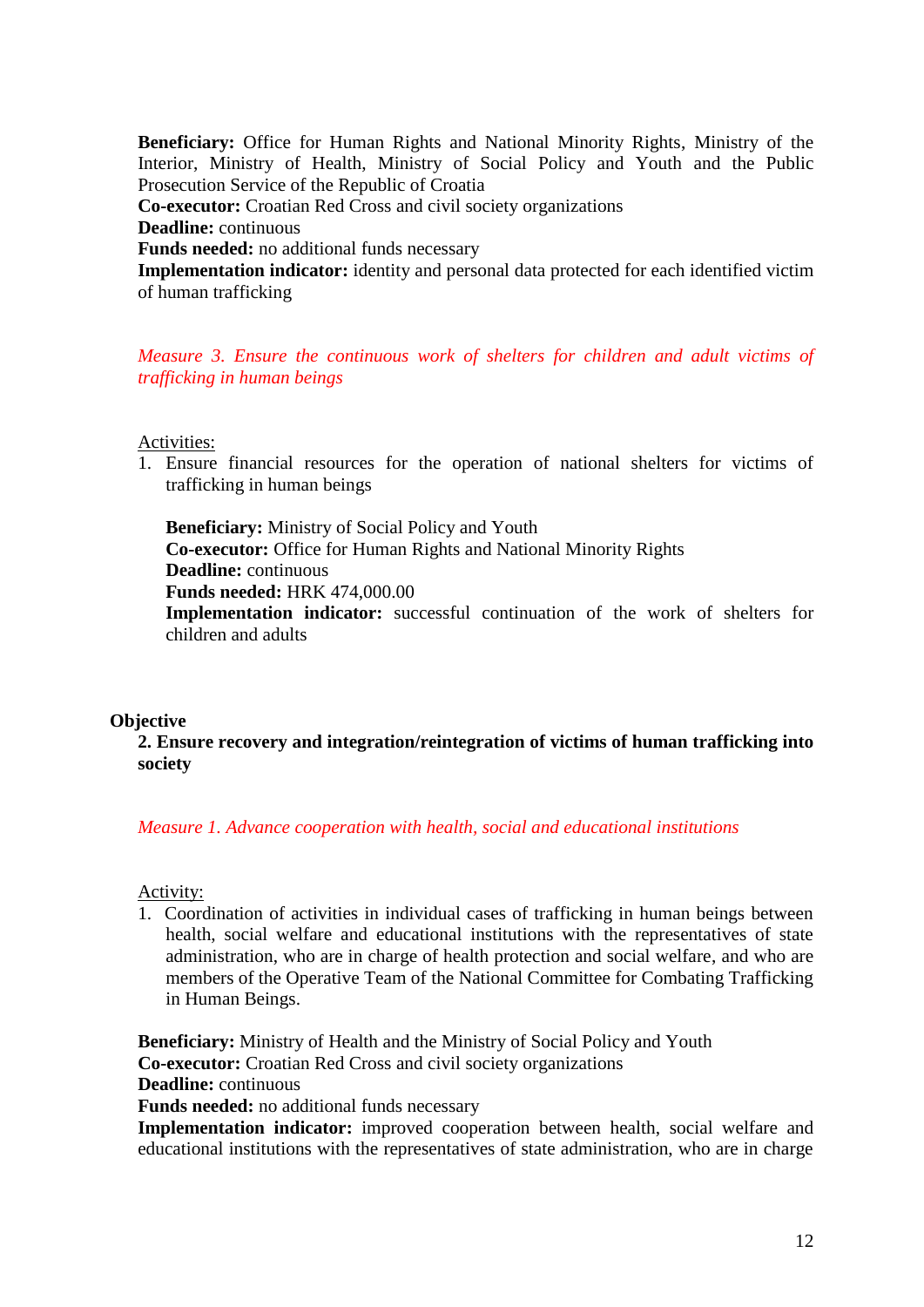of health protection and social welfare, and who are members of the Operative Team of the National Committee for Combating Trafficking in Human Beings.

# **Objective**

### **3. Improve existing cooperation between state institutions and civil society organizations**

*Measure 1. Improve cooperation between civil society organizations that are engaged in combating trafficking in human beings and state administration bodies* 

### Activity:

1. Organising annual tenders for financing projects and programs for civil society organisations that are engaged in combating trafficking in human beings

**Beneficiary:** Office for Human Rights and National Minority Rights **Co-executor:** civil society organizations **Deadline:** continuous

**Funds needed:** HRK 200,000.00

**Implementation indicator**: publication of a tender for financing projects and programs for civil society organisations that are engaged in combating trafficking in human beings and projects and programs of civil society organisations financed and implemented

2. Organising thematic sessions of county co-ordinating bodies for human rights on the issue of trafficking in human beings

**Beneficiary:** Office for Human Rights and National Minority Rights in cooperation with county co-ordinating bodies for human rights

**Deadline:** continuous

**Funds needed:** no additional funds necessary

**Implementation indicator:** organised thematic sessions of country co-ordinating bodies for human rights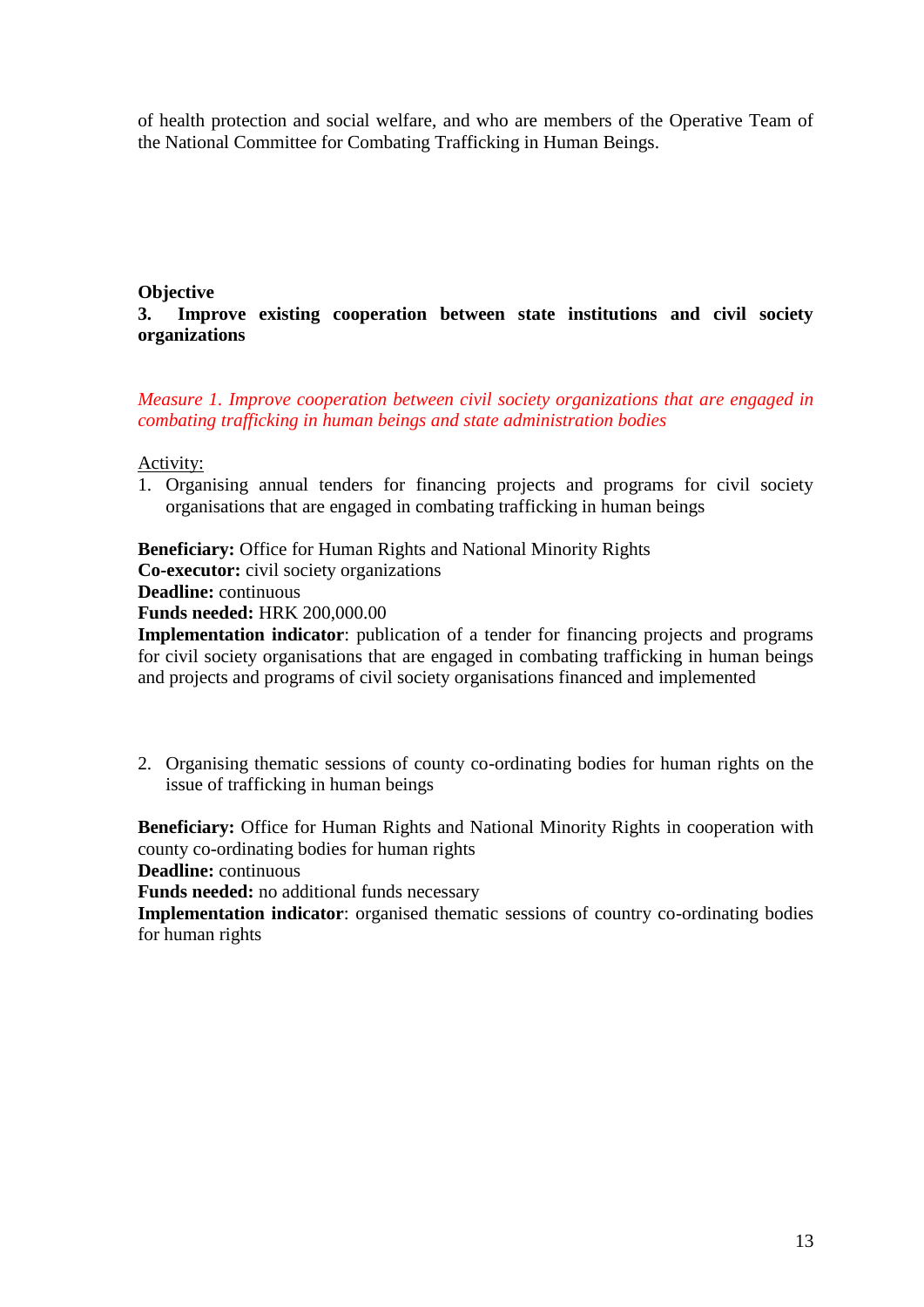#### **PREVENTION**

Although the problem of trafficking in human beings has been recognized in the Republic of Croatia since 2002 and the relevant bodies and civil society organizations are active in an effort to suppress it, it is still necessary to dedicate a great deal of attention to measures aimed at preventing trafficking in human beings and raising public awareness of this problem. Preventive action, along with the education of target groups, is an exceptionally important link in the comprehensive approach to combating trafficking in human beings. The basic prerequisites for combating this phenomenon include availability of information and familiarity with the issues.

As well as at potential victims, preventive campaigns should be targeted to the broader public, but also to the state administration bodies that prepare the legislative framework, and that are engaged in identifying and providing assistance and protection to victims. Bearing all this in mind, this National Plan for Combating Trafficking in Human Beings has dedicated special attention to the measures and activities aimed at conducting research on the issues of human trafficking and the latest trends in this field, and to implementing public campaigns on the issues related to trafficking in human beings, as preventive measures.

#### **Objective:**

**1. Raise public awareness on the issues of trafficking in human beings**

*Measure 1. A campaign focused on raising public awareness of various forms of exploitation of victims of human trafficking* 

Activity:

1. Design and implement a public campaign on various forms of exploitation

**Beneficiary:** Office for Human Rights and National Minority Rights **Co-executors:** civil society organizations **Deadline:** 31 December 2015 **Funds needed:** HRK 25,000.00 **Implementation indicator:** a public campaign organised and implemented

#### **Objective:**

**2. Implementing research on the issues of trafficking in human beings and the latest trends** 

#### *Measure 1. Identify latest trends in the field of trafficking in human beings*

Activity:

1. Conduct research on the latest trends with respect to trafficking in human beings

**Beneficiary:** Office for Human Rights and National Minority Rights **Co-executor:** Ministry of the Interior and civil society organizations **Deadline:** 31 December 2015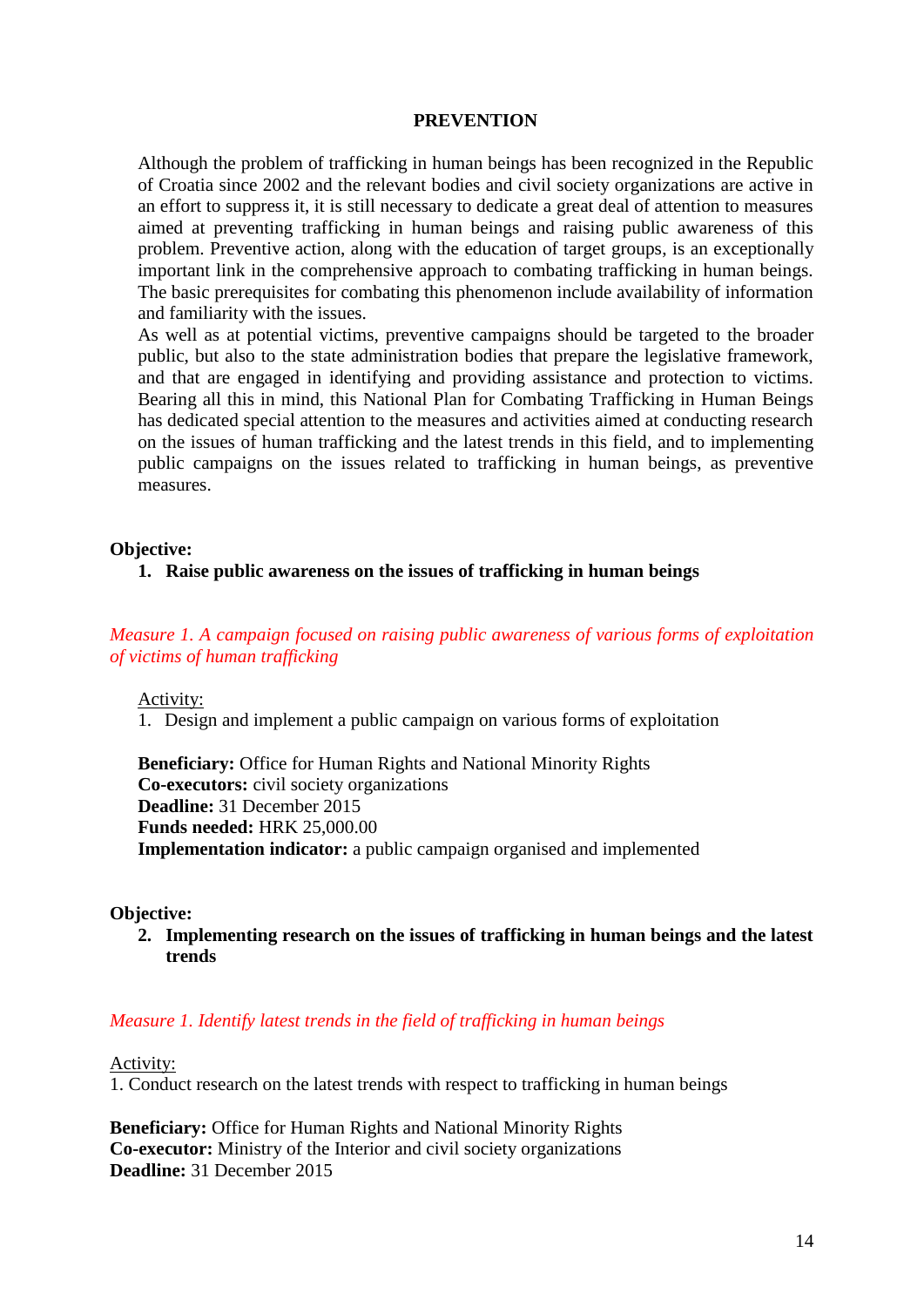**Funds needed:** the funds will be ensured through the IPA Program IPA 2010 FPPRAC, total project value amounting to EUR 200,000.00

**Implementation indicator:** research parameters designed, research conducted and research results taken as parameters for further activities aimed at combating trafficking in human beings

2. Periodical broadcasting of short TV films produced within previous public campaigns for combating trafficking in human beings

**Beneficiary:** Office for Human Rights and National Minority Rights **Deadline:** continuous

**Funds needed:** no additional funds necessary

**Implementation indicator:** broadcasting of short TV films produced within previous public campaigns for combating trafficking in human beings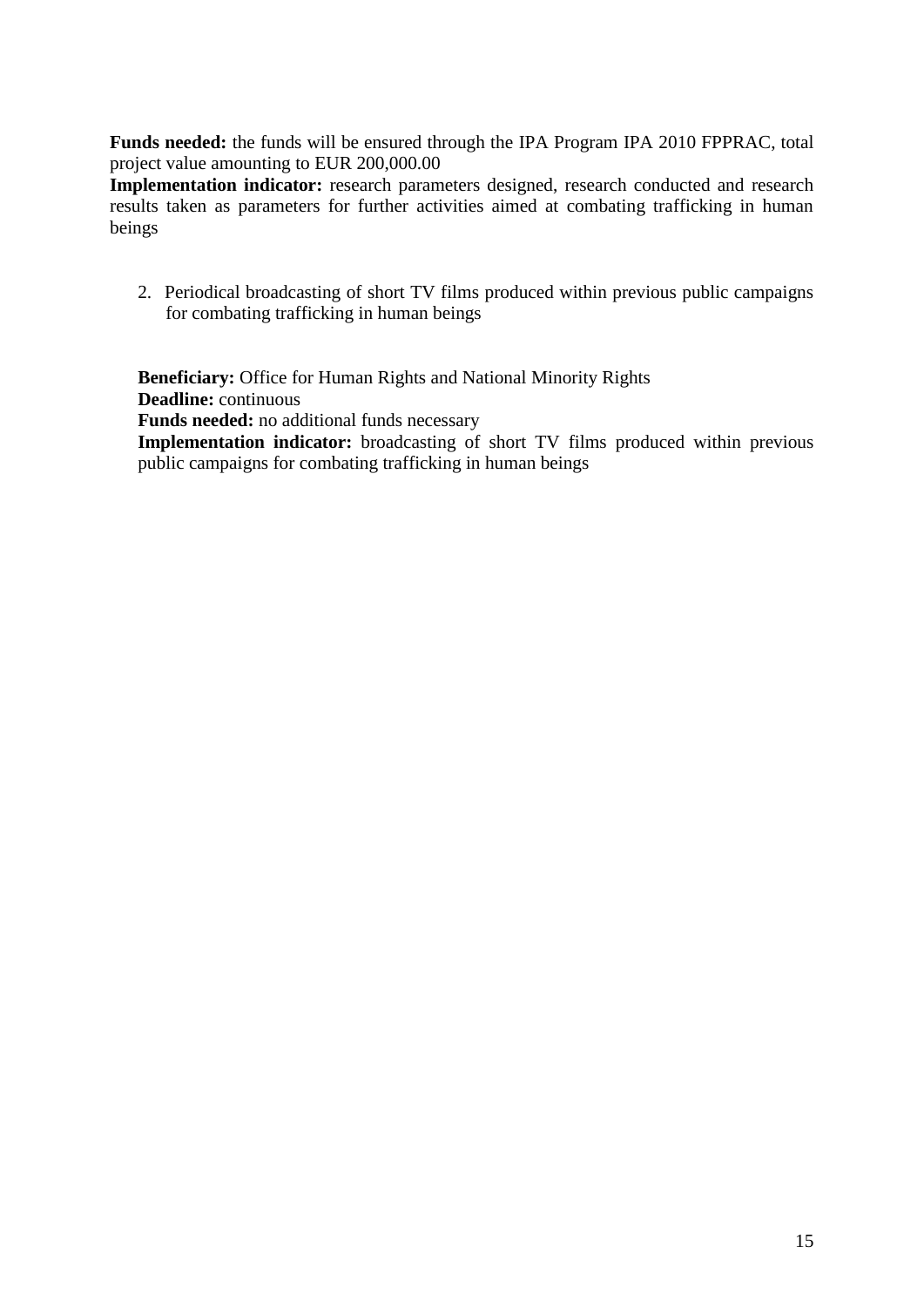#### **EDUCATION**

Along with prevention, education of target groups represents another important nonrepressive aspect of the overall strategy of combating trafficking in human beings in the Republic of Croatia. Continuous educational activities are closely related to the prevention of trafficking in human beings and they contribute to the visibility of this phenomenon.

In the previous implementation period of the National Plan for Combating Trafficking in Human beings for the period from 2009 to 2011, there was a systematic focus on educating all relevant groups in the Republic of Croatia, which included seminars organized by the competent state administration authorities and civil society organizations aimed at the following groups: police officers, members of the armed forces of the Republic of Croatia who are sent on peacekeeping missions, employees of the social welfare system, the staff of family centres, health workers, judges, public prosecutors, diplomatic and consular staff, journalist, students and civil society organizations.

Education of target groups is also envisaged in the measures and activities of the National Plan for Combating Trafficking in Human Beings 2012-2015. The awareness of the issues of human trafficking of all relevant institutions and persons who are directly tasked in their professional capacity with combating trafficking in human beings is a significant precondition for creating and implementing measures aimed at suppressing it.

The plan is to continue educational measures for all target groups, where special attention is to be dedicated to the education of judicial staff (judges and public prosecutors). Continuous education of judicial staff is necessary both in order to achieve efficient prosecution of the criminal offence of trafficking in human beings, but also in order to understand the psychological effects of the trauma of trafficking on victims as potential witnesses in court proceedings. This National Plan has introduced a new target group: the staff of the Croatian Employment Service as a very important group in the reintegration of victims, in line with the measures from the Protocol on Integration/Reintegration of Victims of Trafficking in Human Beings.

#### **Objective:**

**1. Continue education of target groups on trafficking in human beings at national and international levels**

*Measure 1. Further training of police officers, judges, staff of the Public Prosecution Service of the Republic of Croatia, and representatives of civil society organizations in working on cases of trafficking in human beings* 

#### Activity:

1. Organising a seminar for 25 police officers working on organized crime engaged in combating trafficking in human beings, 15 public prosecutors specialized in issues of human trafficking, 5 county court judges and representatives of civil society organizations

**Beneficiary:** Ministry of the Interior, Judicial Academy and the Public Prosecution Service of the Republic of Croatia **Co-executor:** civil society organizations and the Croatian Red Cross **Deadline:** continuous **Funds needed:** no additional funds necessary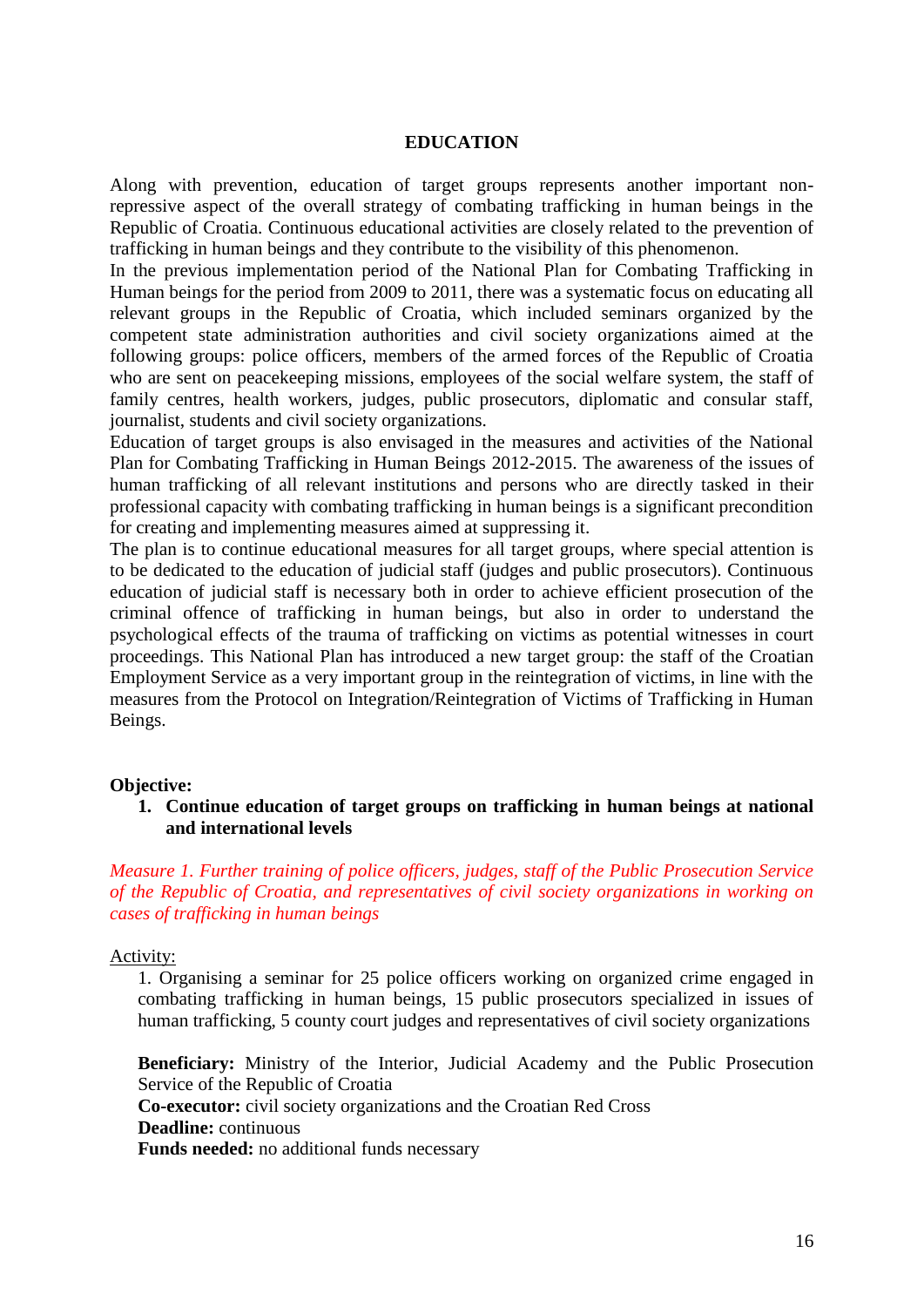**Implementation indicators:** seminars held for 25 police officers working on organised crime tasked with the identification of victims of trafficking in human beings, 15 public prosecutors specialized in the issues of trafficking in human beings, 5 county court judges and members of civil society organizations

2. Organising seminars for 27 border police officers who are tasked with combating trafficking in human beings

**Beneficiary:** Ministry of the Interior **Deadline:** continuous **Funds needed:** no additional funds necessary **Implementation indicators:** meetings held with 27 border officers who are tasked with combating trafficking in human beings

*Measure 2. Implementation of education for the members of the Armed Forces of the Republic of Croatia on topics of combating trafficking in human beings* 

#### Activity:

1. Topics related to combating trafficking in human beings covered in the preparation programs for the members of Armed Forces of the Republic of Croatia

### **Beneficiary:** Ministry of Defence

**Co-executor:** Ministry of the Interior, Office for Human Rights and National Minority Rights and civil society organizations

**Deadline:** continuous

**Funds needed:** no additional funds necessary

**Implementation indicators:** expert topics in connection with combating trafficking in human beings addressed within preparation programs for the members of Armed Forces of the Republic of Croatia

*Measure 3. Continued joint education of family centre staff, the staff of social welfare centres and social welfare institutes, health care coordinators and the representatives of civil society organizations in the area of providing help and protection to human trafficking victims*

### Activity:

1. Implementation of joint seminars for the staff of family centres, county coordinators from the social welfare centres and social welfare institutes, health coordinators and mobile team members

**Beneficiary:** Ministry of Health and the Ministry of Social Policy and Youth **Deadline:** continuous

**Funds needed:** no additional funds necessary

**Implementation indicators:** trained county coordinators, health coordinators, staff of family centres and mobile team members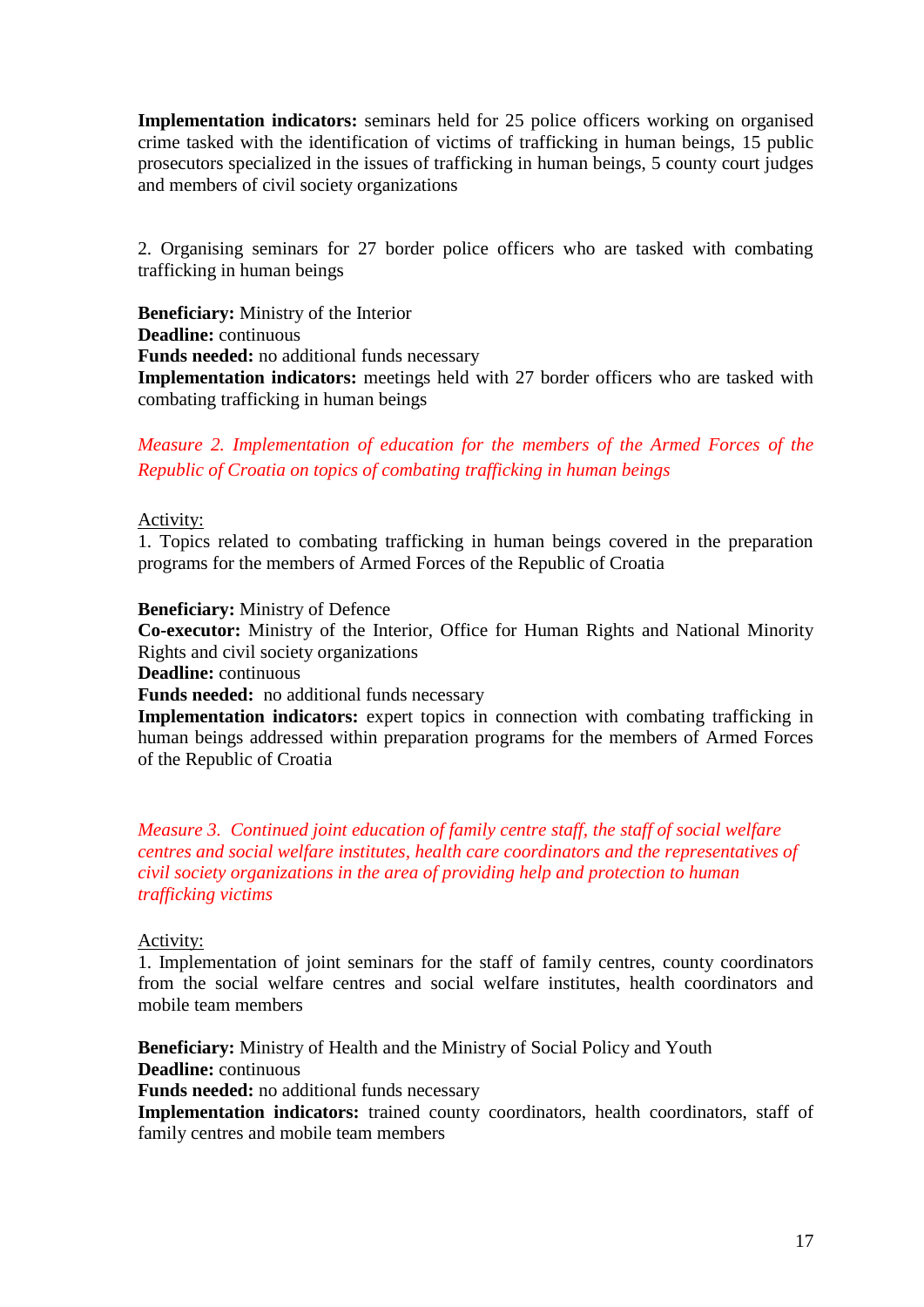### *Measure 4. Continuation of joint education for the staff of the Office for Victim and Witness Support and of civil society organizations aimed at providing assistance and protection to the victims of trafficking in human beings*

Activity:

1. Organising of a joint seminar for the staff of the Office for Victim and Witness Support and for members of civil society organizations

**Beneficiary:** Ministry of Justice and the Office for Human Rights and National Minority Rights

**Deadline:** continuous

**Funds needed:** no additional funds necessary

**Implementation indicator:** seminar held for the staff of the Office for Victim and Witness Support and for the members of civil society organizations

# *Measure 5. Continue addressing the topic of combating trafficking in human beings within the regular education program carried out by the Judicial Academy and the Police Academy*

Activity:

1. Organising a seminar for judges, public prosecutors and police officers within the Judicial Academy and the Police Academy

**Beneficiary:** Ministry of Justice, Judicial Academy and the Ministry of the Interior **Deadline:** continuous

**Funds needed:** no additional funds necessary

**Implementation indicators:** seminars held for judges, public prosecutors and police officers within the Judicial and Police Academies

### *Measure 6. Continue implementing the education program of diplomatic and consular staff and Diplomatic Academy participants regarding combating trafficking in human beings*

Activity:

- 1. Continue educating diplomatic and consular staff about combating human trafficking within the regular education programs of the Diplomatic Academy –one-year and twomonth diplomatic courses
- 2. Continue education about combating human trafficking within the preparation program of the diplomatic and consular staff before leaving for duty, especially heading into countries identified as countries of origin and destination countries of human trafficking victims

**Beneficiary:** Ministry of Foreign and European Affairs **Co-executor:** civil society organizations **Deadline:** continuous **Funds needed:** no additional funds necessary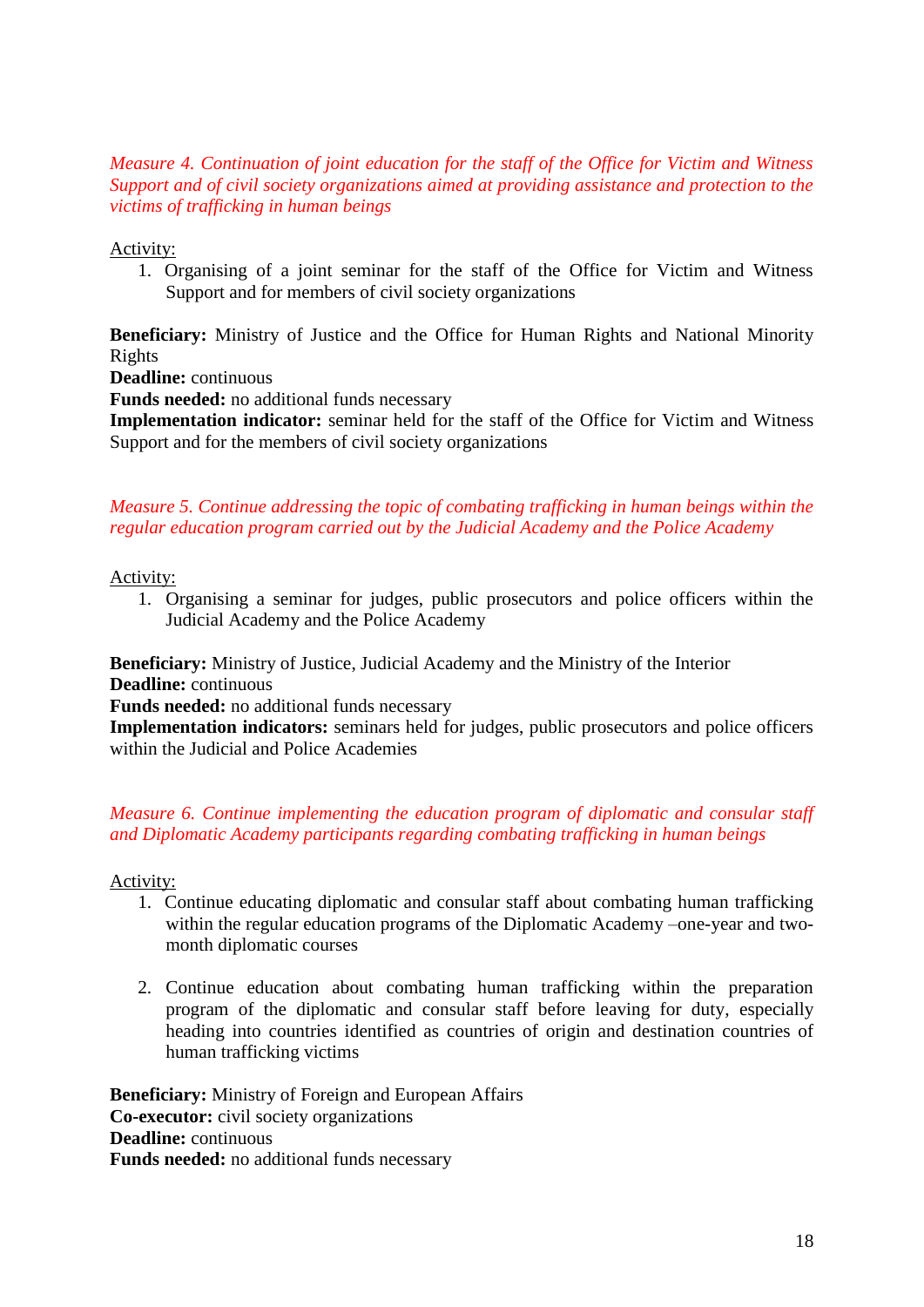**Implementation indicators:** training implemented of diplomatic and consular staff within regular education programs of the Diplomatic Academy, and within their preparation programs before leaving for duty

*Measure 7. Education of Croatian Employment Service staff*

Activity:

1. Organising seminars for Croatian Employment Service staff related to access to the labour market for victims of human trafficking

**Beneficiary:** Croatian Employment Service and the Office for Human Rights and National Minority Rights

**Deadline:** continuous

**Funds needed:** no additional funds necessary

**Implementation indicators:** education implemented for the Croatian Employment Service staff related to access to the labour market for victims of human trafficking

## *Measure 8. Education of tourism workers and workers in other service industries on the topic of trafficking in human beings*

Activity:

1. Organising seminars for tourism workers on the issues of human trafficking and ways to combat it

**Beneficiary:** Office for Human Rights and National Minority Rights **Co-executor:** Ministry of Tourism **Deadline:** continuous **Funds needed:** no additional funds necessary **Implementation indicators:** seminars and educational activities implemented for tourism workers

*Measure 9. Continue education of persons employed in the field of education and students about combating trafficking in human beings* 

Activity:

1. Holding seminars for children, youth and teachers in pre-schools, primary and secondary schools.

**Beneficiary:** Education and Teacher Training Agency

**Co-executor:** Office for Human Rights and National Minority Rights, Croatian Red Cross and civil society organizations

**Deadline:** continuous

**Funds needed:** no additional funds necessary

**Implementation indicators:** seminars held for pre-school, primary and secondary school teachers.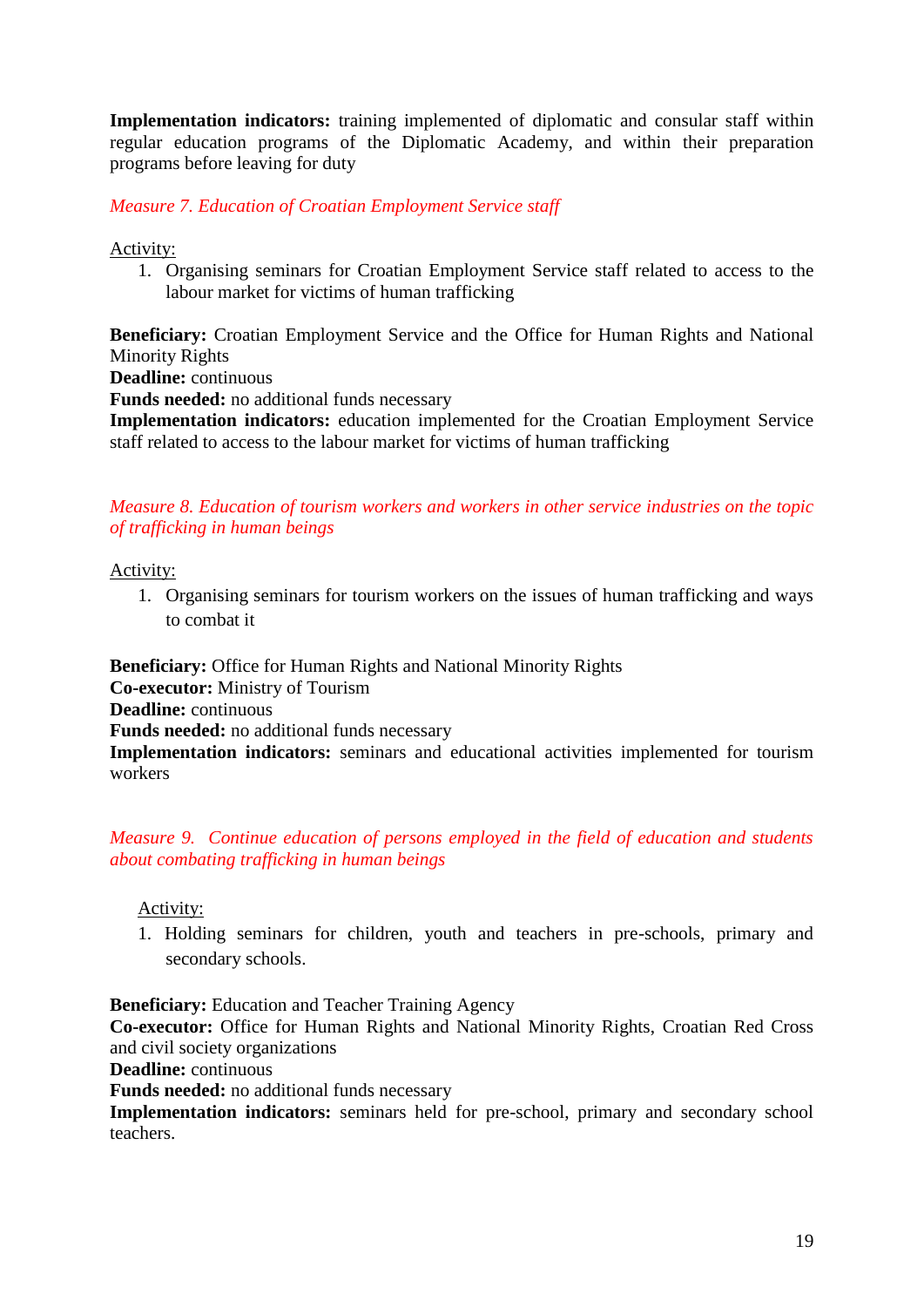*Measure 10. Education of staff, children and young adults in homes for children without appropriate parental care and in homes for children with behavioural disorders* 

## Activity:

1. Holding seminars for staff, children and young adults in homes for children without appropriate parental care and in homes for children with behavioural disorders

**Beneficiary:** Ministry of Social Policy and Youth

**Co-executor:** Office for Human Rights and National Minority Rights

**Deadline:** continuous

**Funds needed:** no additional funds necessary

**Implementation indicators:** seminars held for the staff, children and young adults in homes for children without appropriate parental care and in homes for children with behavioural disorders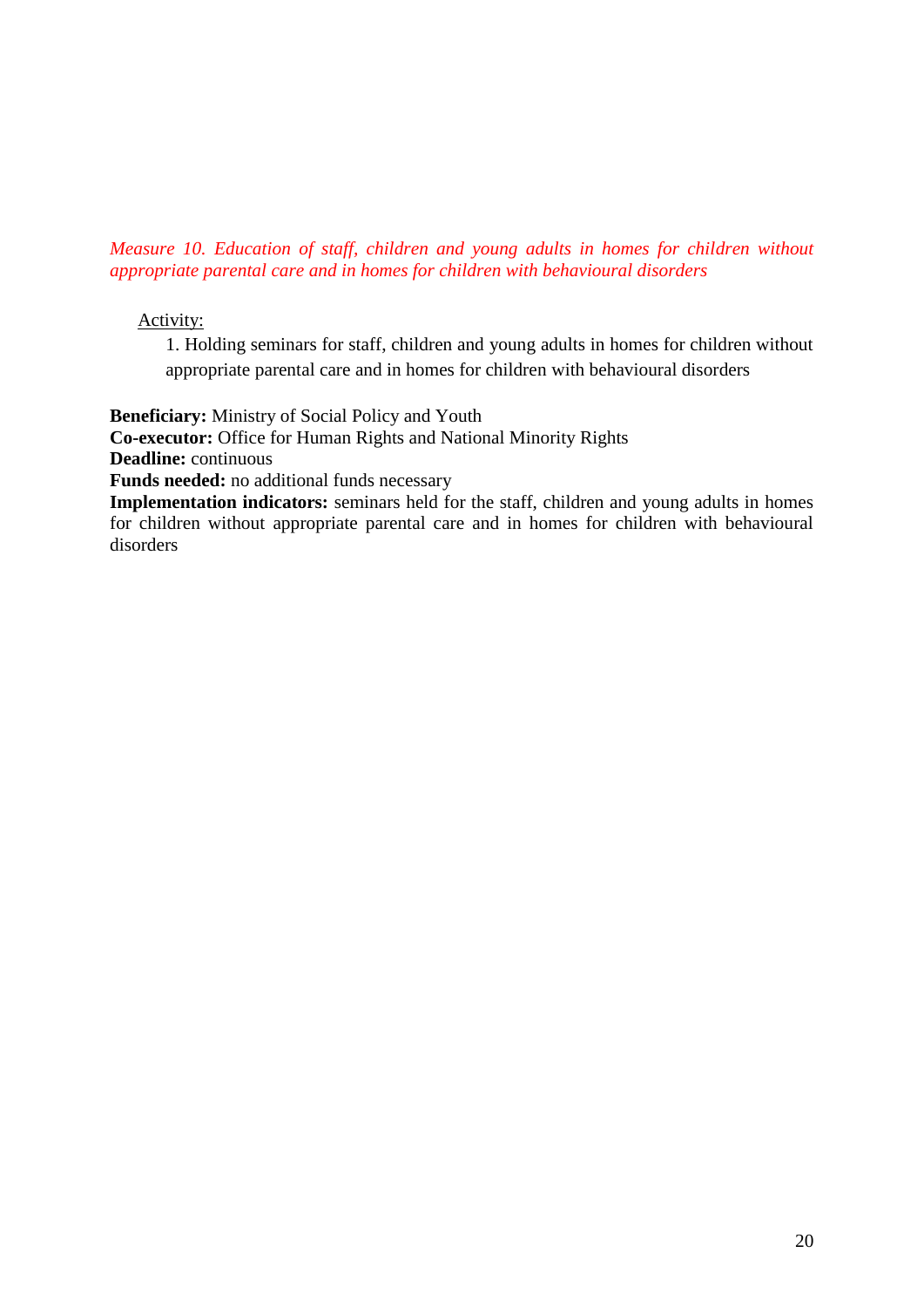#### **INTERNATIONAL COOPERATION**

Despite the fact that the system for combating human trafficking established in the Republic of Croatia is in accordance with the most recent trends and the European standards in this field, all relevant institutions have shown willingness to continue working on improving the established system for combating human trafficking. With this in mind, the active participation of all competent institutions in regional and international initiatives for suppressing trafficking in human beings and further improvements of the bilateral and multilateral cooperation already established are exceptionally important.

The new National Plan envisages the continued systematic cooperation of the Republic of Croatia with other countries and international organizations and the participation of state administration representatives and civil society organization representatives in international initiatives in the area of combating trafficking in human beings.

#### **Objective:**

**1. Systematic cooperation between the Republic of Croatia and other countries and international organizations in the area of combating trafficking in human beings** 

## *Measure 1. Continue the active participation of state administration representatives in regional and international projects and initiatives to combat trafficking in human beings*

### Activity:

- 1. Attendance and participation of state administration representatives in regional and international initiatives for combating trafficking in human beings
- 2. Participation of state administration representatives in international projects in the area of combating trafficking in human beings

**Beneficiary:** Office for Human Rights and National Minority Rights, Ministry of the Interior, Ministry of Health, Ministry of Social Policy and Youth, Public Prosecution Service of the Republic of Croatia, Ministry of Justice and the Ministry of Foreign and European Affairs

**Deadline:** continuous

**Funds needed:** no additional funds necessary

**Implementation indicator:** reports on participation in activities of international bodies and organisations in the field of combating trafficking in human beings

3. Informing representatives of civil society organisations about regional and international initiatives for combating trafficking in human beings

**Beneficiary:** Office for Human Rights and National Minority Rights **Deadline:** continuous

**Funds needed:** no additional funds necessary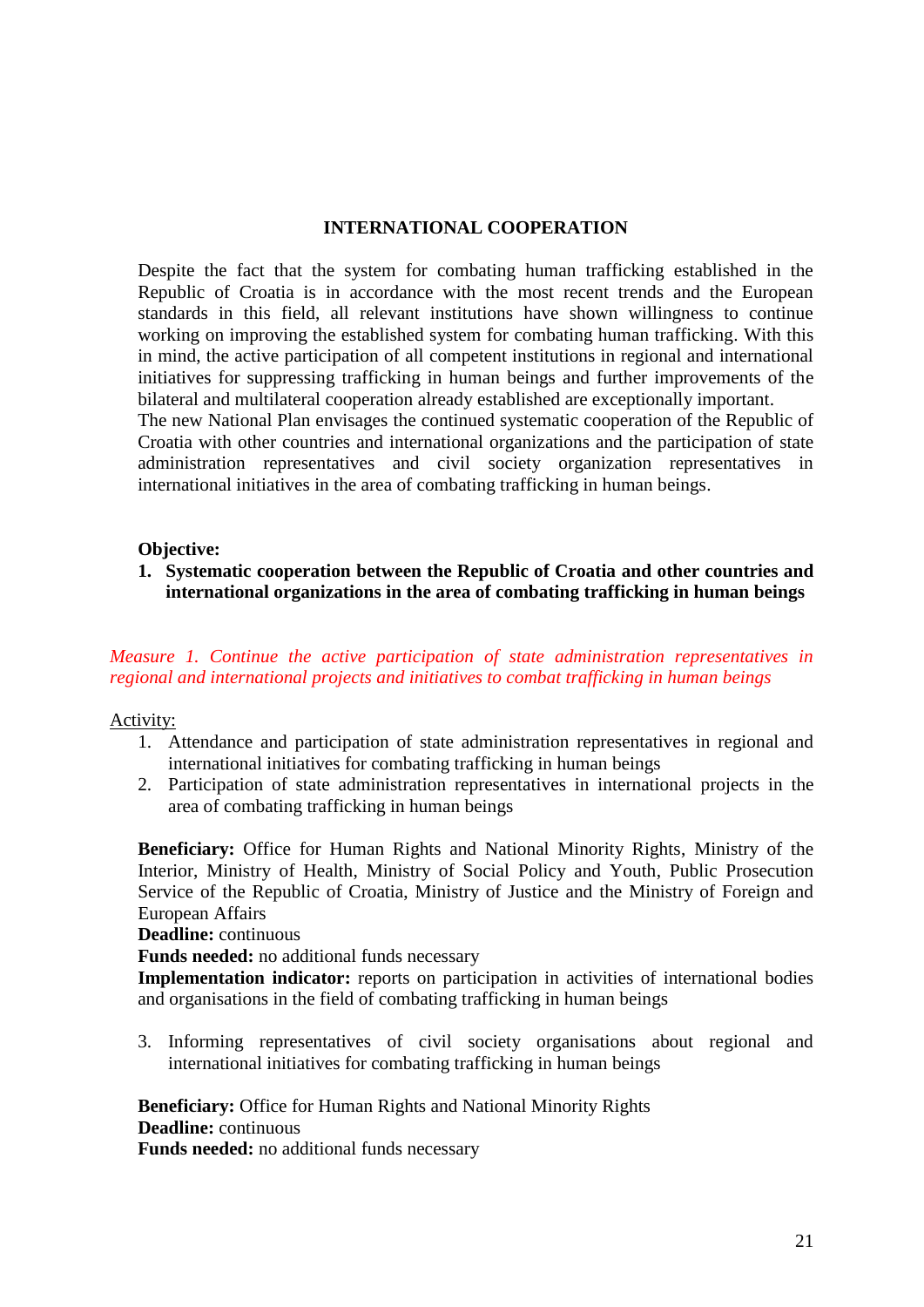**Implementation indicator:** participation of representatives of civil society organisations in regional and international initiatives for combating trafficking in human beings

### **COORDINATION OF ACTIVITIES**

The Republic of Croatia has set up a system for combating trafficking in human beings, which involves a large number of institutions and civil society organisations. Bearing in mind the complexity of the issues related to human trafficking, the participation of institutions from different fields of competence and expertise is necessary to combat this problem efficiently. Their mutual cooperation is of utmost importance. In order to make their work as efficient as possible, it is necessary to coordinate their activities towards a common goal.

The Office for Human Rights and National Minority Rights of the Government of the Republic of Croatia, as the national coordinating authority for combating trafficking in human beings, plays an important role in this respect. The National Plan for Combating Trafficking in Human Beings for the period from 2012 to 2015 strengthens the already established successful coordination of activities, because it develops regular cooperation with institutions and civil society organisations in the field of combating human trafficking. Informing all participants, and particularly the national coordination authority, about all cases of trafficking in human beings and the help and protection offered to victims, is extremely important for further work on improving the system.

#### **Objective:**

**1. Further development of cooperation between the representatives of the state administration bodies and NGOs and the national coordinators in order to improve the implementation of the National Plan for Combating Trafficking in Human beings for the period from 2012 to 2015**

*Measure 1. Holding regular sessions of the Operative Team of the National Committee for Combating Trafficking in Human Beings* 

Activity:

1. Regularly convening and organising sessions of the Operative Team of the National Committee for Combating Trafficking in Human Beings

**Beneficiary:** Office for Human Rights and National Minority Rights

**Co-executor:** Ministry of Foreign and European Affairs, Ministry of the Interior, Ministry of Health, Ministry of Social Policy and Youth, Ministry of Justice, Public Prosecution Service of the Republic of Croatia, USKOK, Croatian Red Cross and civil society organizations

**Deadline:** continuous

**Funds needed:** no additional funds necessary

**Implementation indicator:** sessions of the Operative Team of the National Committee for Combating Trafficking in Human Beings convened and held